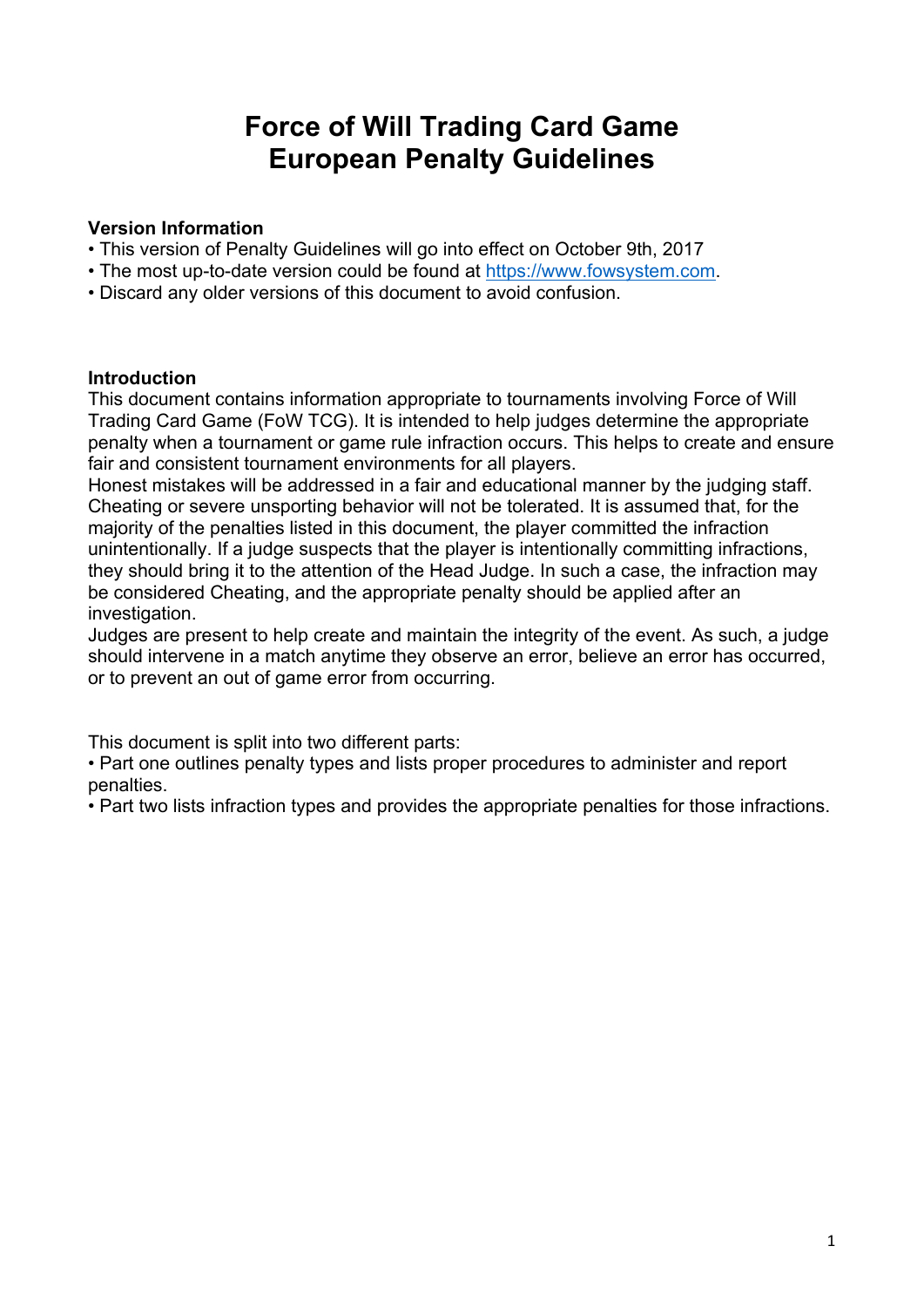## *Part 1 – Penalty Types and Reporting*

| <b>RULES LEVEL</b>                                                                                                                                                                                                             | 4                     |
|--------------------------------------------------------------------------------------------------------------------------------------------------------------------------------------------------------------------------------|-----------------------|
| <b>PENALTY TYPES</b><br>PT1 - Warning<br>PT2 - Game Loss<br>PT3 - Match Loss<br>PT4 - Disqualification                                                                                                                         | 5<br>5<br>5<br>5<br>5 |
| <b>PENALTY REPORTING &amp; ADMINISTRATION</b><br><b>PR1</b> - Reporting penalties<br>PR2 - Disqualification reporting<br>PR3 - Additional time<br>PR4 - Repeat offenses<br><b>PR5 - Deviation</b><br>PR6 - Reverse engineering | 6<br>6<br>6<br>8<br>8 |
| <b>Part 2 – Infraction Types</b>                                                                                                                                                                                               |                       |

| <b>GAME ERRORS</b>                                 | 9  |
|----------------------------------------------------|----|
| <b>GE1 - Game Rules Error</b>                      | 9  |
| <b>GE2 - Illegal Game State</b>                    | 10 |
| GE3 - Missed Trigger Automatic Abilities           | 11 |
| GE4 - Failure to Maintain Game State               | 12 |
| GE5 - Looking at Extra Cards                       | 13 |
| GE6 - Drawing Extra Cards/Breaking Extra Cards     | 13 |
| <b>GE7 - Failure to Set Lifebreak Area</b>         | 15 |
| GE8 - Failure to Set the Ruler Card                | 16 |
| <b>GE9 - Failure to Reveal Cards</b>               | 16 |
| <b>TOURNAMENT ERRORS</b>                           | 17 |
| TE1 - Official Policy/Announcement Violation       | 17 |
| <b>TE2 - Failure to Follow Direct Instructions</b> | 17 |
| <b>TE3 - Insufficient Randomization</b>            | 18 |
| <b>TE4 - Tardiness</b>                             | 19 |
| TE5 - Playing the Wrong Opponent                   | 19 |
| TE6 - Slow play                                    | 20 |
| <b>TE7 - Marked Cards without Pattern</b>          | 20 |
| <b>TE8 - Marked Cards with Pattern</b>             | 21 |
| TE9 - Outside Assistance                           | 21 |
| <u>DECK AND DECKLIST ERRORS</u>                    | 22 |
| <b>DE1 - Registration Error</b>                    | 22 |
| DE2 - Illegal List                                 | 22 |
| DE3 - Illegal Deck                                 | 23 |
| DE4 - Failure to De-Side Deck                      | 24 |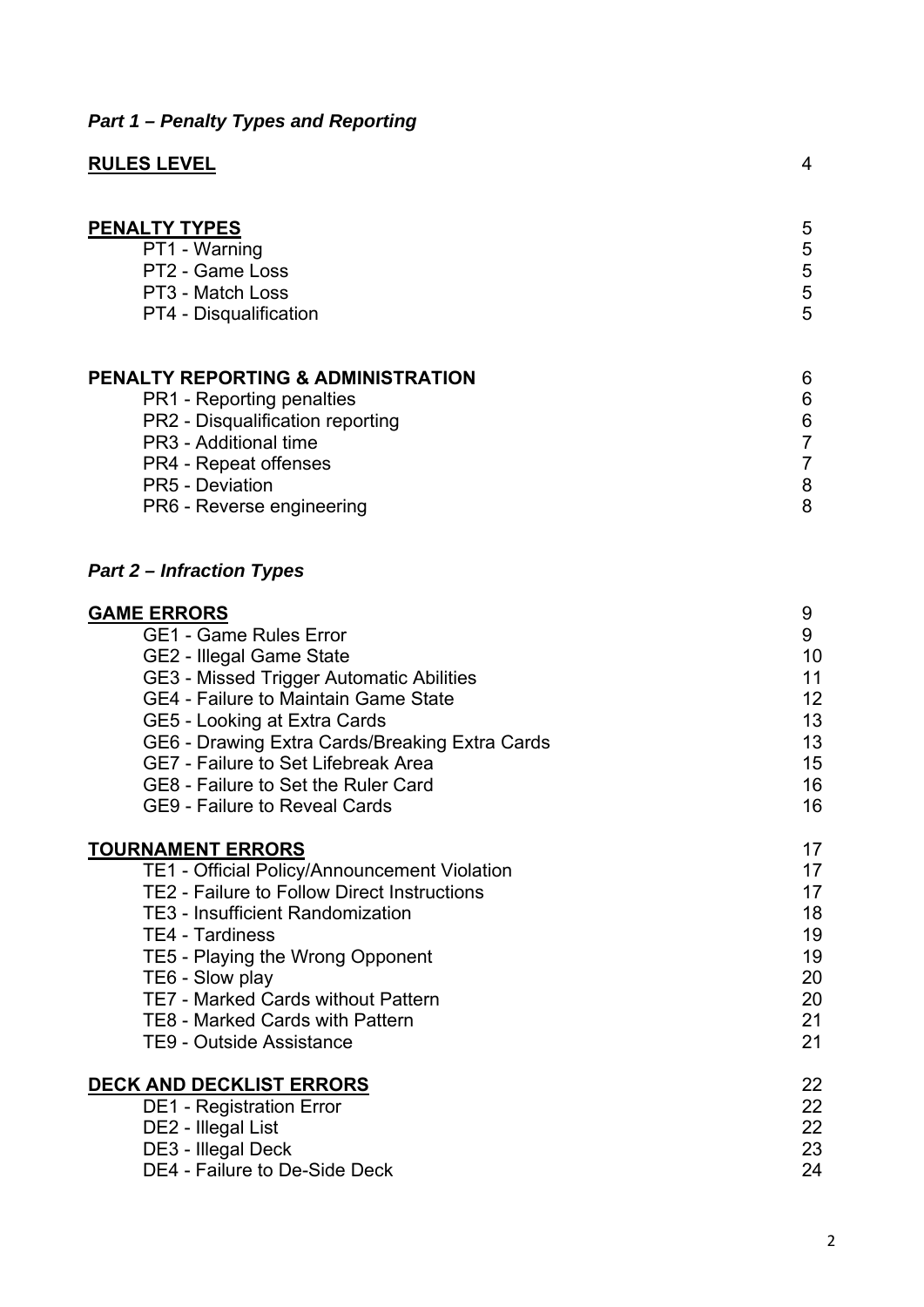| UNSPORTING CONDUCT                      | 24 |
|-----------------------------------------|----|
| <b>UC1 - Minor Unsporting Conduct</b>   | 25 |
| <b>UC2 - Major Unsporting Conduct</b>   | 25 |
| <b>UC3 - Severe Unsporting Conduct</b>  | 26 |
| UC4 - Theft                             | 26 |
| UC5 - Aggressive Behavior               | 26 |
| <b>CHEATING</b>                         | 27 |
| <b>CH1 - Manipulating Match Outcome</b> | 27 |
| CH2 - Game Object Manipulation          | 27 |
| CH3 - Misrepresenting Information       | 28 |
| CH4 - Stalling                          | 28 |
|                                         |    |

## **CONTACT INFORMATION** 29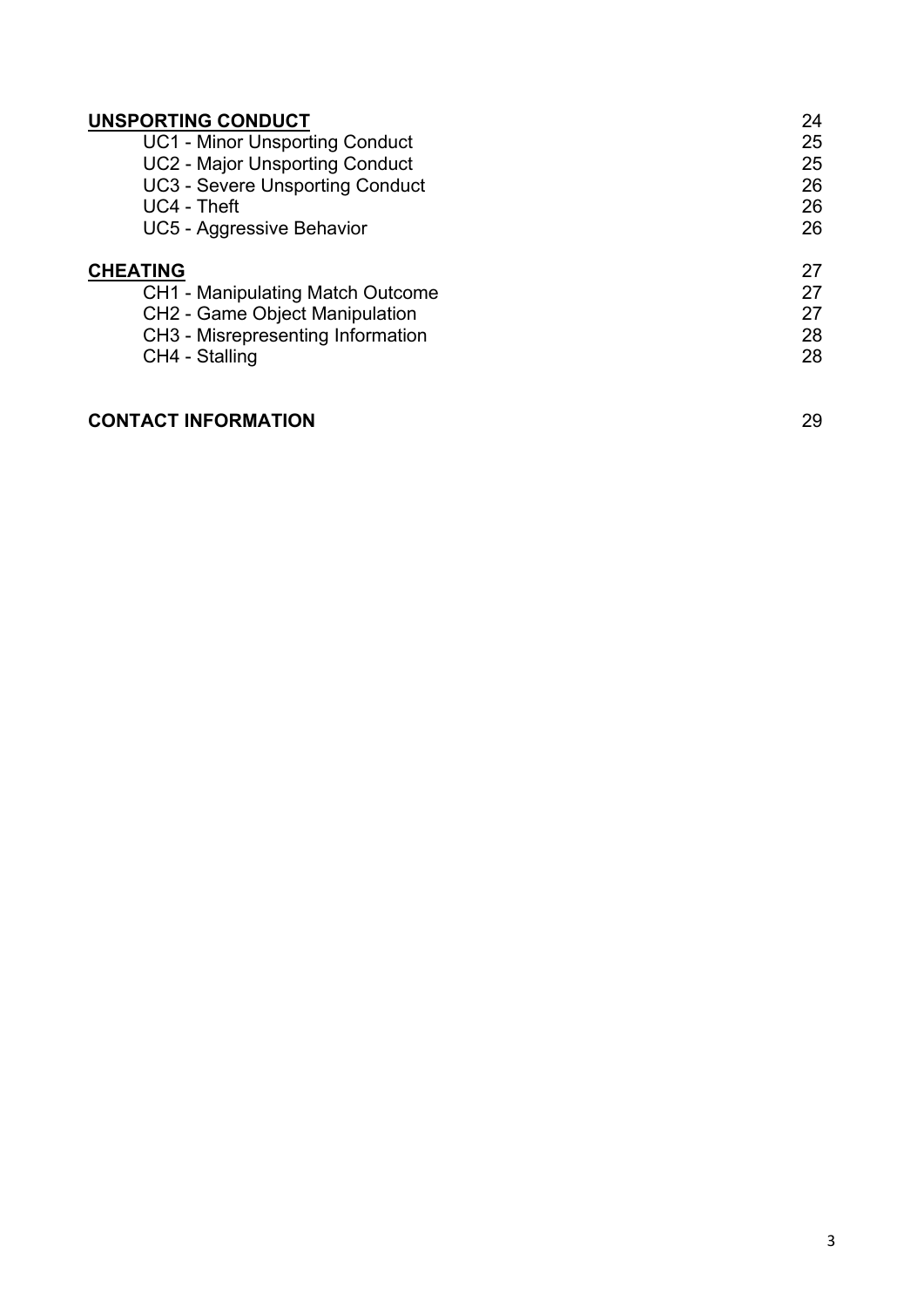## *Part 1 – Penalty Types and Reporting*

## **RULES LEVELS**

All tournaments fall under two different rules enforcement levels: Standard and Competitive. The Rules Level (RL) represents the overall atmosphere of the tournament, level of enforcement of technically correct play, and the severity with which infractions are penalized.

Standard Rules Level applies to events such as Local Hobby Store Tournaments, Store Championships, Sneak Preview tournaments and other promotional tournaments aimed at the store level. Competitive Rules Level applies to events such as, National Grand Prix and Worlds Grand Prix. For a complete list of tournaments see the chart below.

Rules Level applies to all tournament players uniformly. Judges should be compassionate to beginner players that are playing in a tournament using the Competitive RL, but should not downgrade penalties or bend the rules for them. Conversely, known tournament players should not be held to higher standards of technically correct play or receive harsher penalties while participating in Standard RL tournaments. Failure to follow these rules may result in the perception of bias towards specific players.

## **Event Types and Rules Levels**

| <b>Standard RL</b>                   | <b>Competitive RL</b>    |
|--------------------------------------|--------------------------|
| <b>Local Hobby Store Tournaments</b> | <b>Grand Prix Trials</b> |
| <b>Ruler Leagues</b>                 | <b>Grand Prix</b>        |
| <b>Masters Store Championships</b>   | <b>Masters</b>           |
| <b>Prerelease Parties</b>            | <b>Worlds Grand Prix</b> |
| <b>Release Celebrations</b>          |                          |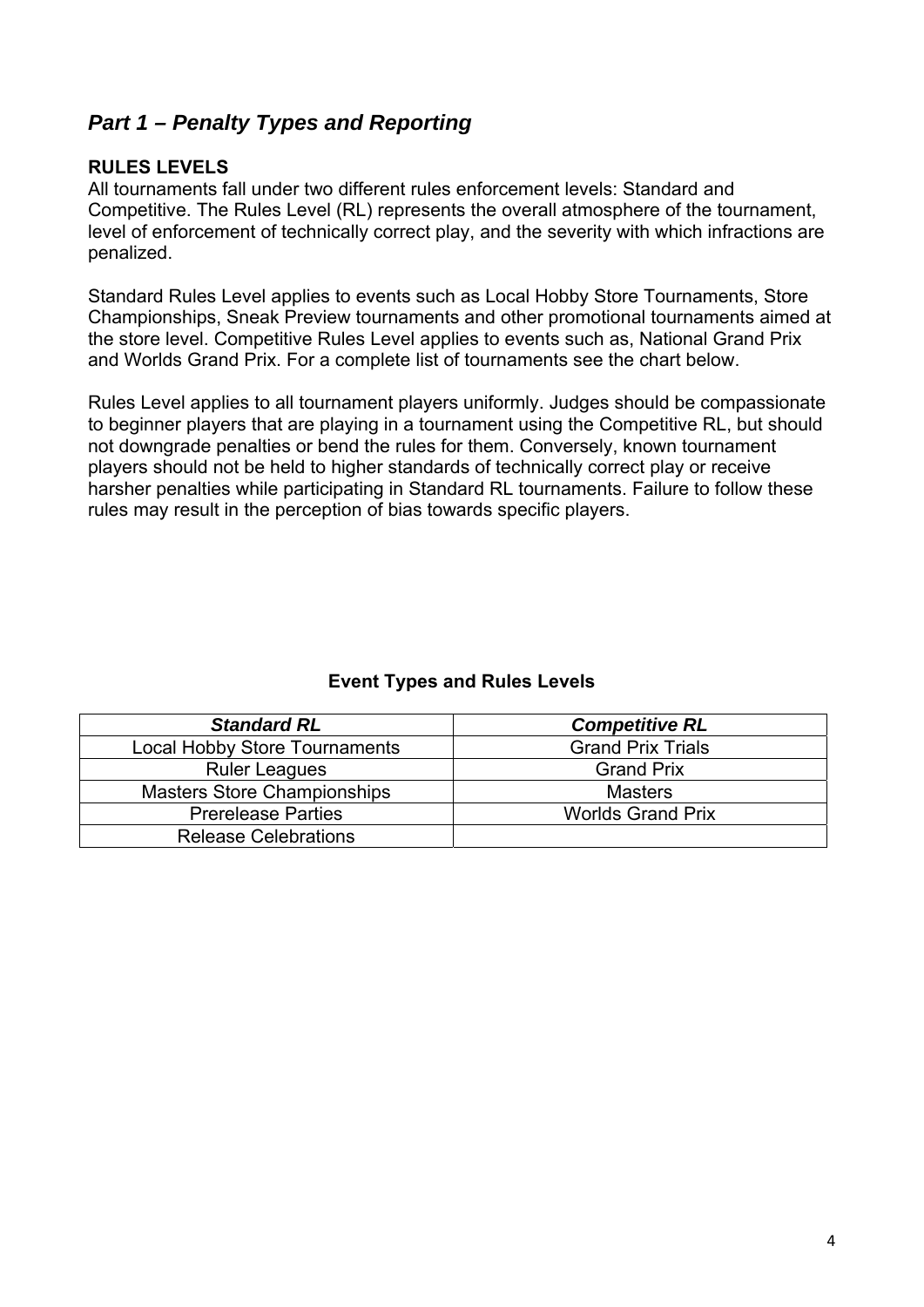## **PENALTY TYPES**

There are four different penalties available to judges:

- Warning (W)
- Game Loss (GL)
- Match Loss (ML)
- Disqualification (DQ)

Application of these penalties is based on the type of the infraction committed and the Rules Level (RL) of the tournament.

#### **PT1 - Warning**

Warnings are a way to track minor infractions. The purpose of the Warning penalty is to alert tournament officials, as well as the player receiving the infraction, of potential problems. Warnings are used to track patterns and identify problematic players, so judges should take the time to report the Warnings they issue.

#### **PT2 - Game Loss**

The Game Loss penalty is a forced forfeit of the current game. If a player is between games, the Game Loss penalty should be applied to the next played game in that specific tournament. If the player is between games and simultaneously commits a Game Loss and a Match Loss infraction, apply the Match Loss penalty first, followed by the Game Loss penalty. In the event of a Game Loss penalty before players begin a match, which could occur due to a deck check, neither player is allowed to side deck prior to the first played game.

#### **PT3 - Match Loss**

The Match Loss penalty is a forced forfeit of the current match. If a player is between matches, the Match Loss penalty should be applied to his or her next match in that specific tournament. In addition, the head judge may apply the Match Loss penalty to the next match if he or she believes that applying the penalty to the current match is not severe enough as would be in the case of a player about to lose the current match.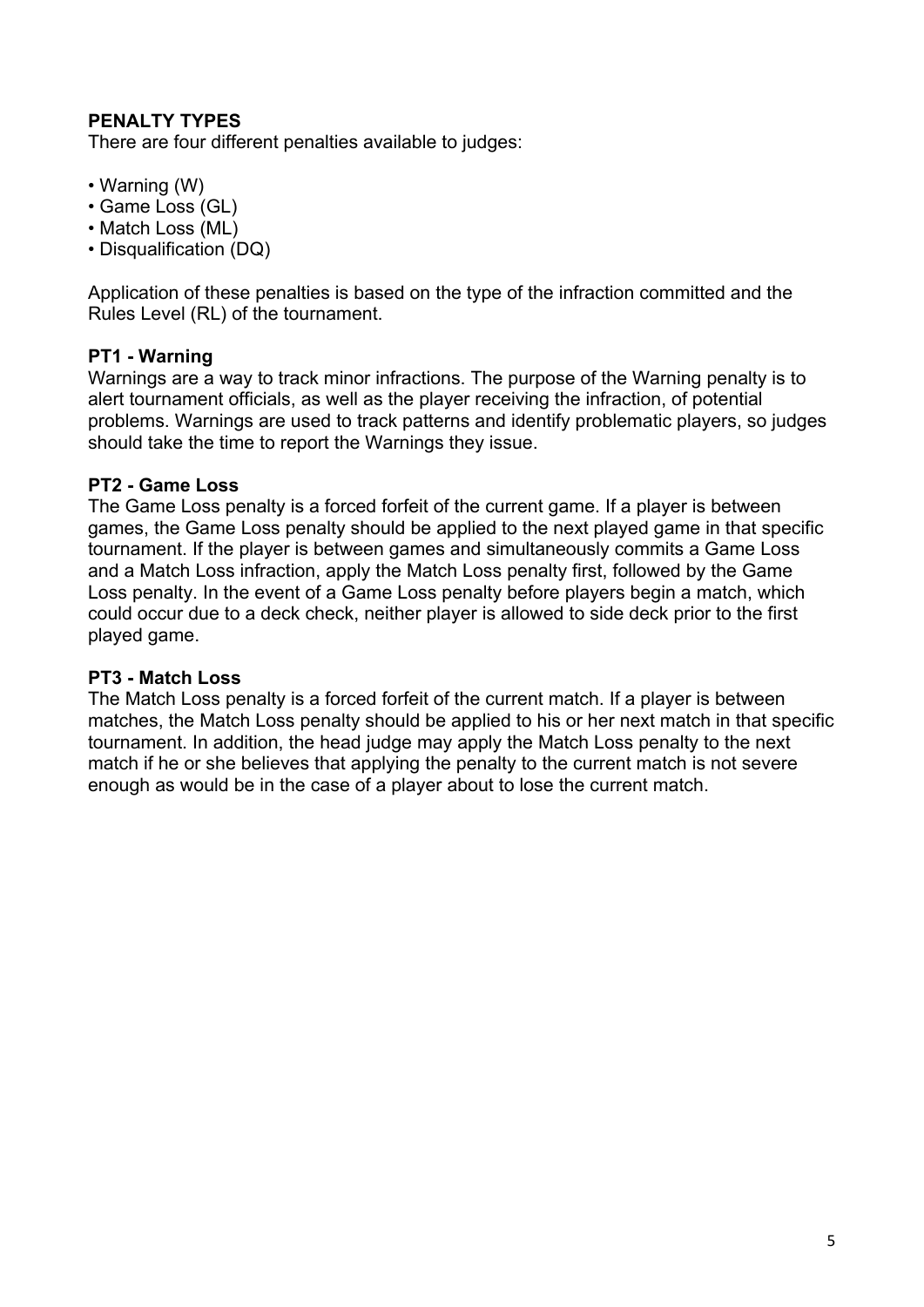## **PT4 - Disqualification**

The Disqualification penalty is a forced forfeit of the current match and the act of dropping a player from the tournament. This penalty has two degrees of severity: with or without prize.

In the event of a DQ with prize, the player may still be eligible for tournament prizes after the event is over.

In the event of a DQ without prize, the player forfeits all prizes, with the prize structure shifting down as though the player did not exist in the standings. A player that was disqualified without prizes may keep prizes already awarded to them prior to the DQ, but does not receive any further prizes.

Only the official Head Judge may issue the disqualification penalty. Judges should refer to the Disqualification Reporting section for additional instructions regarding disqualifications without prize.

A DQ as a result of repeated upgraded infractions will always be with prize.

#### **PENALTY REPORTING AND ADMINISTRATION**

This section explains the process by which judges administer and report penalties. All penalties should be followed by an explanation of the infraction, explanation of the penalty, potential consequences for repeat offenses of this infraction and education of the player receiving the penalty.

#### **PR1 - Reporting penalties**

When a judge issues a penalty to a player, the judge must report the penalty to the scorekeeper.

Scorekeepers will enter the details of the penalty into the tournament software so that it will be uploaded into the database. The preferred way to communicate a penalty to a scorekeeper is to write, and circle, the appropriate code (W, GL, ML or DQ) on the front of the result slip next to the player's name. In addition, a judge should write down all of the details of the penalty on the back of the match result slip for the match in which the penalty was issued. Those details should include the name of the player that received the penalty, the infraction committed, the penalty for that infraction, a brief explanation of what happened, and either the initials or full name of the judge issuing the penalty. It is always a good idea for the Head Judge of an event to gather a list of all judges' names and initials to provide to the scorekeeper.

In addition to reporting penalties to the scorekeeper, some Head Judges will request that certain infractions or penalties, such as Game Losses and higher, be reported to them as well. Judges should check with the Head Judge regarding this policy at the start of the tournament. Head Judges requesting such a high volume of penalties to be communicated to them must be careful as to not significantly delay tournament operations.

A player may not avoid a penalty by dropping from the tournament or conceding a game or a match. While judges cannot stop the player from doing these actions, they should communicate to the player that such actions have no impact on the penalty and still record the penalty.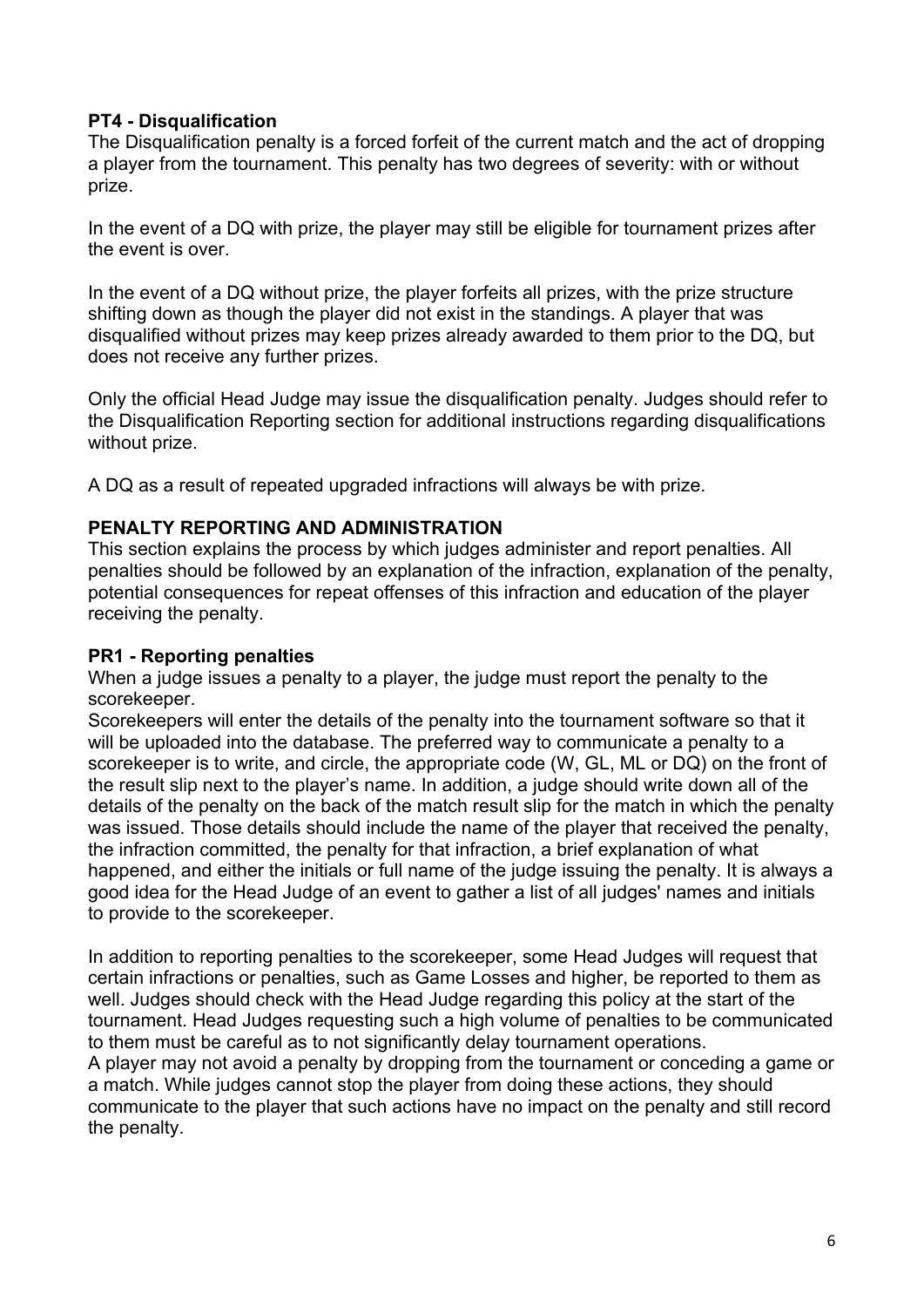Additionally, a player not currently participating in an event may be enrolled into that event for the purposes of tracking any infractions they incur as a spectator, and then subsequently dropped from that event.

Players may never waive penalties for their opponents.

## **PR2 - Disqualification reporting**

A player does not need to be currently enrolled in the tournament to be disqualified. If a spectator or someone on tournament premises commits an infraction that warrants a disqualification, they should be enrolled into the tournament and disqualified using procedures outlined below. Only the Head Judge can issue a DQ penalty.

- Disqualifications with prize never require reporting.
- Disqualifications without prize at Competitive RL tournament always require reporting.

• Disqualifications without prize at Standard RL tournaments do not require reporting except in the cases of theft or aggressive behavior.

When reporting is required, if the Head Judge issues the disqualification without prize penalty to a player, the Head Judge must attempt to collect statements from all relevant parties who were involved in the disqualification. As part of submitting his or her statement, the Head Judge must include his or her name and FOW ID number, the event name, the event date, the name of the player receiving the penalty, and that player's FOW ID number. The Head Judge should also include all relevant details surrounding the penalty, including decklists, player background information, and details of all communication with players, spectators, and judges involved. This correspondence may either be emailed to the contact email of the respective country (see CONTACT INFORMATION) with the subject line "Disqualification Report".

## **PR3 - Additional time**

If the penalty investigation and administration interrupted the game for longer than one minute, the judge must add additional time to the match. Because of this, the judge should always note the tournament time when they become involved in a game. It is not a requirement that a player asks for additional time before it is granted.

## **PR4 - Repeat offenses**

Penalties for repeat offenses at Standard Rules Level tournaments may, or may not, be upgraded at the Head Judge's discretion.

Most infractions at Competitive Rules Level tournaments should be upgraded for repeat offenses.

There are exceptions to this noted in the affected individual penalty listings.

The standard penalty upgrade path is as follows:

**Warning —> Warning —> Game Loss —> Match Loss —> Disqualification with prize**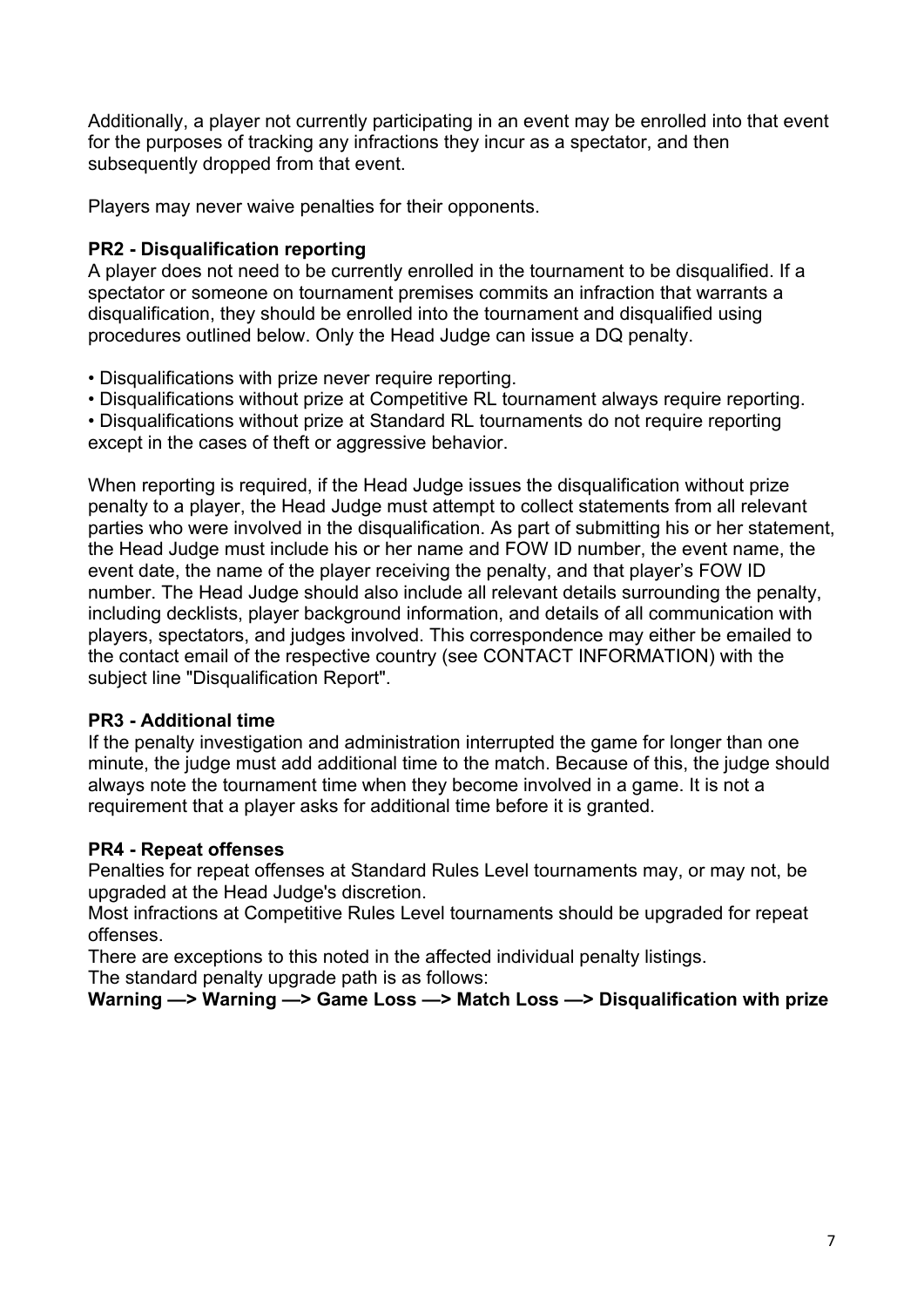If an infraction follows a different upgrade path, that path will be noted in that infraction's specific section.

The quickest method to review for repeat offenses is to check with the player if they already have penalties recorded for similar infractions. Then once the match resumes, the judge should check with the scorekeeper. The scorekeeper will have up-to-date information regarding players' penalty histories for the tournament. In the case of conflicting information from the scorekeeper, the player should be investigated to see if they are guilty of lying to a tournament official.

## **PR5 - Deviation**

To deviate from the standard penalty is to assign a penalty that is not normally associated with the specific infraction. This document is a guide for the application of penalties. In extreme cases, only the Head Judge has the authority to deviate from standard penalties. Extreme cases are rare and may include situations that cannot be categorized into any existing infraction.

A judge's desire to educate the player, the judge's level, or the player's experience with tournaments, age or past history are not to be considered extreme cases. Judges should not deviate from standard penalties in these cases. When judges are explaining a penalty guide deviation to the players, judges should be very clear what the standard penalty is to the infraction and why they are choosing a different penalty. Additional explanation is needed because there is a greater potential to appear biased in front of the players.

The specific deviations laid out in the infraction descriptions do not have to be extreme cases to apply. Only the Head Judge has the authority to deviate from a penalty. If another judge believes that a deviation is appropriate, they must consult the Head Judge.

## **PR6 - Reverse engineering**

Reverse engineering of penalties occurs when a judge first decides what type of penalty a player should receive and then tries to match an infraction based on the penalty. This creates an initial decision bias for a judge and is not fair to the players. Judges should never reverse engineer penalties. To avoid this, first determine what infraction occurred and then refer to the penalty guide for the appropriate penalty.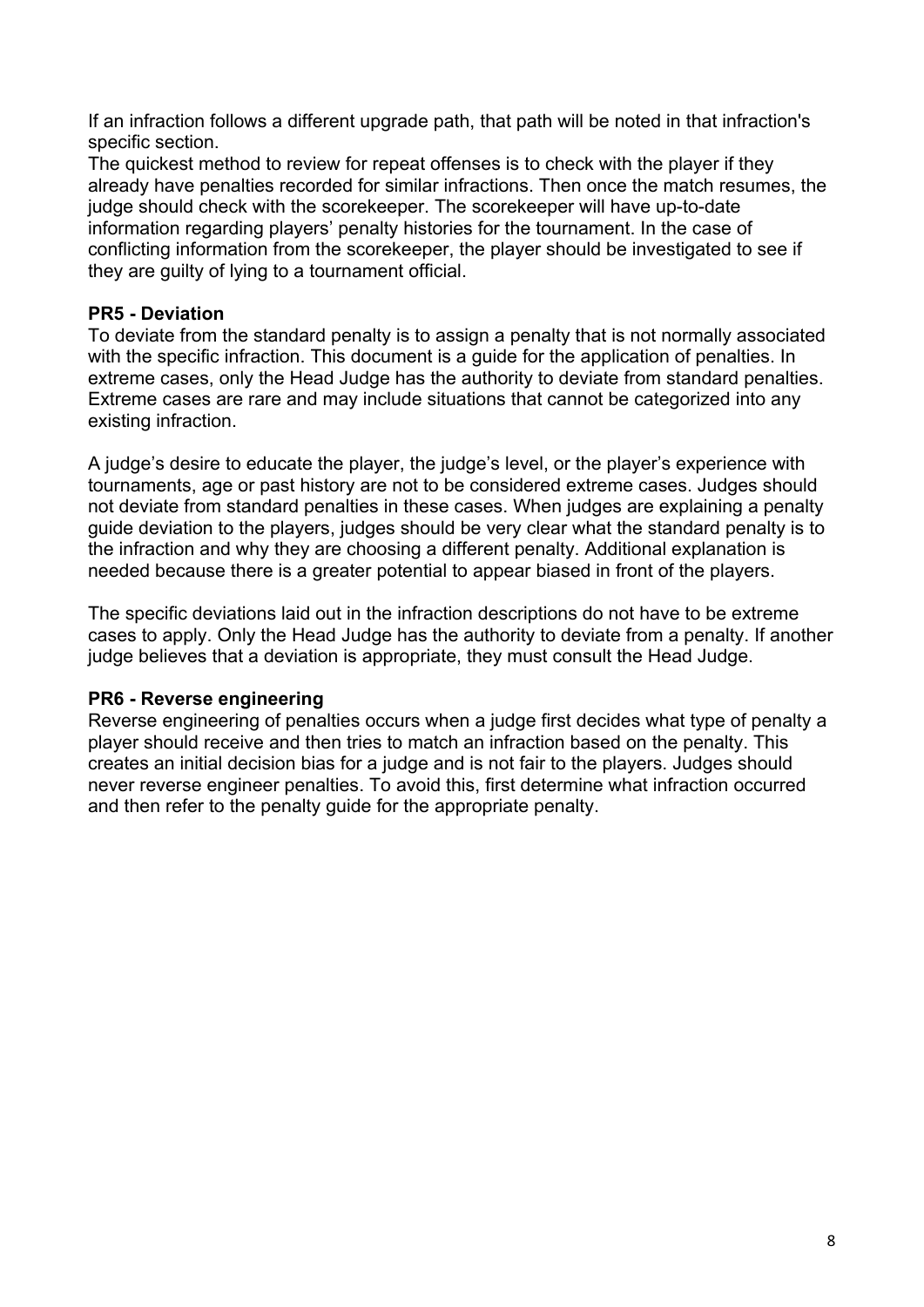## *PART 2 - Infraction Types*

This section of the Penalty Guidelines document explains specific infractions and the appropriate penalties associated with those infractions. Most infractions are grouped into categories which may have additional explanations associated with them. Each infraction will first explain the circumstances in which this infraction can occur, followed by any additional consideration for a judge when they are deciding which infraction to apply. Then additional instructions for the judge, such as fixes used for the infraction, are listed, followed by the penalties for both rules levels. Most infractions descriptions are followed with examples that briefly list the circumstances that lead to the infraction and the appropriate actions by the judge(s).

#### **GAME ERRORS**

Game errors happen during the course of game play and are usually play errors that result in a game state that is not as it should be. All penalties in this section presume that the error was committed unintentionally. If the judge believes that the error was intentional, they should refer to the Cheating category of infractions.

Both players are expected to maintain the rules of the game and share responsibility for any game errors that occur when the error involves public information. As such, it is possible for an opponent and/or the teammates of the player that is guilty of a particular game error infraction to receive a penalty for failing to maintain an accurate game state as described in that infraction section further below. Game Errors involving private information are an exception to this rule. In such cases, the responsibility for the private game state lies with the player guilty of the particular infraction. In this case, opponents cannot commit the Failure to Maintain Game State infraction, but teammates of the player violating the rule(s) still can.

#### **GE1 - Game Rules Error**

This infraction occurs when a player fails to follow game procedures or rules correctly. This generic infraction only applies when the error does not fall into another more specific infraction.

If the judge believes that the players noticed the error within no more than two turns (one turn for each player), and the game play situation is simple enough to back up the game state without significant disruption to the course of the game, the judge may back up the game to the point of the error. Errors discovered immediately should always be backed up. The judge instructs each player to undo actions until the game reverses to immediately prior to the error. Each drawn card that is known to both players is returned to the top of the deck in the appropriate order. For each other draw where cards are not known to both players, the judge should instruct the player to place a random card from their hand to the top of their deck.

If the judge believes the situation is too complex and/or backing up could affect the course of the game, the judge should leave the game state as is and not attempt any fixes. Judges should never attempt partial fixes to the game state. Either everything is backed up or nothing is.

The penalty for a Game Rules Error is a Warning at both Rules Levels. All Game Rules Error infractions are considered the same for the purposes of upgrading the penalty.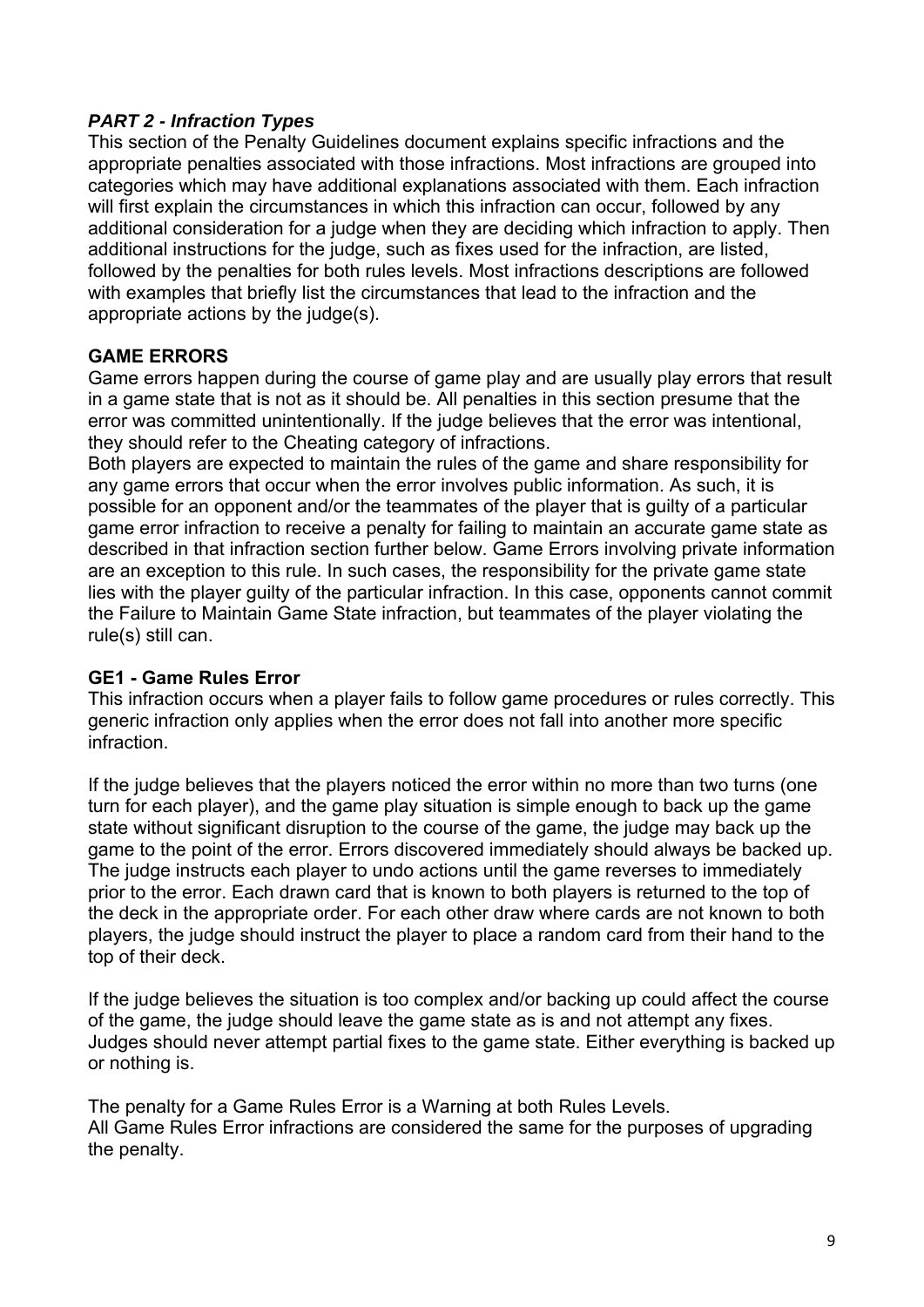## *Examples:*

*1) A player plays Kiss of Death destroying a light attribute resonator. A Warning for Game Rules Error should be issued to the offending player. The resonator should be left in the graveyard unless the judge feels that the game state can be backed up prior to the error. If more than two turns have elapsed, the game state stays as it is.* 

*Kiss of Death, (1)(B), [Spell: Chant - Instant] Destroy target non-[Light] resonator.* 

*2) A player unintentionally pays 2 wills to play a resonator with a total cost of 3. Upon review, it is revealed the player committed two previous Game Rules Errors earlier this game. As this is their third Game Rules Error offense, a Game Loss should be issued to the offending player, and that player should be informed the next infraction of this kind will result in a Match Loss.* 

## **GE2 - Illegal Game State**

This infraction results from a prior misplay not caught by either of the players. Both players are expected to maintain a legal game state. Because decisions and plans have been made based on the current state, judges should not rewind or fix the game to compensate for potential advantages gained from the illegal game state. In addition, any opponent of the player that received the Illegal Game State infraction should receive a penalty for failing to maintain an accurate game state.

Judges should use game-specific ways to make the game state legal, such as performing Rule Process. If the infraction is caused by a player not having made a required choice, judges should instruct the player to make that choice.

The penalty for an Illegal Game State is a Warning at both Rules Levels. All Illegal Game State infractions are considered the same for the purposes of upgrading the penalty.

## *Examples:*

*1) A player forgets to put into its owner's graveyard an [Addition:Resonator] that was added to a resonator then destroyed afterward. This violates game rules. A Warning is issued to the player for Illegal Game State and he must immediately put that card into its owner's graveyard because of the game rules violation.* 

*2) A player played Tribe Gimmick without choosing a race. Since the choice is not optional, when the error is discovered, that player will receive a Warning for Illegal Game State and must make the choice at that time.* 

*Tribe Gimmick, (1), [Resonator:Gimmick] [Enter] Choose a race. [Continuous] As long as this card is in a field, its race is the one chosen upon [Enter].*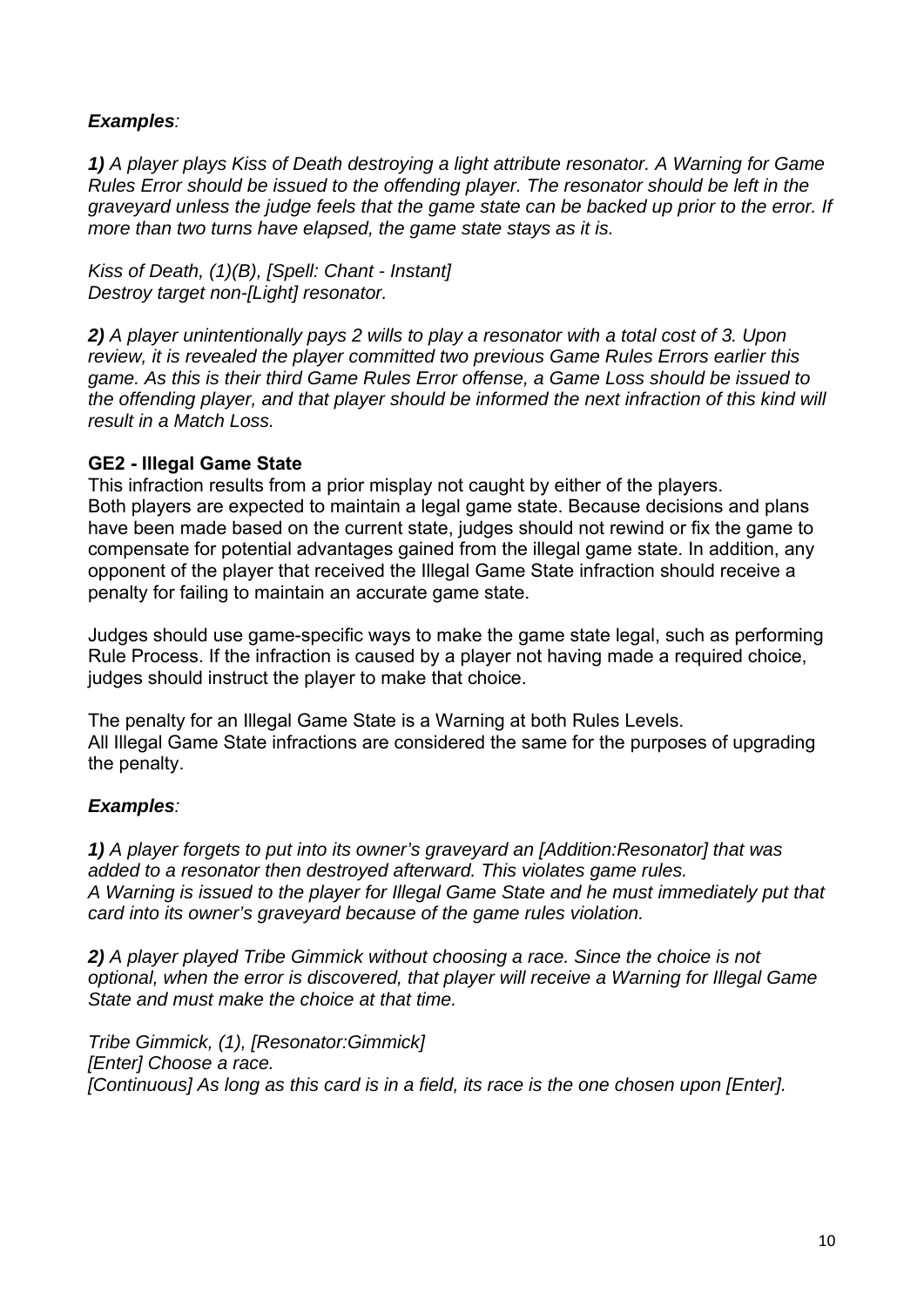## **GE3 - Missed Triggered Automatic Abilities**

This infraction occurs when players miss a trigger in the game and fail to perform actions that the trigger requires. There are two types of triggers:

- Mandatory
- Optional

An optional trigger usually contains the word "may" or "can" in the text. Anything else is a mandatory trigger.

Optional triggers are the responsibility of the player whose card caused the trigger and are part of the skill testing of playing the game. The opponent is not required to remind the player about optional triggers. Judges should assume that the player chose not to perform the optional action and should not issue a penalty for the infraction.

Mandatory triggers must be resolved properly and it is the responsibility of all players to make sure this happens. An opponent is not required to point out the existence of a mandatory trigger until immediately after the time for it to resolve has passed usually marked by the attempt to take a subsequent action.

Some triggers have a default option described in the trigger. When a player misses this type of a trigger, judges must resolve the default action from the trigger immediately without regard to timing rules. If such action causes some spells or abilities on the chase to no longer be legal, the judge must rewind the game state to the point where all such items can be removed. If resolving the default action creates other triggers, they trigger and resolve following the normal timing rules for the game.

Some mandatory triggers will not have a default option described in the trigger. When a player misses this type of trigger and the error is caught before two turns ended (usually one for each player), judges should add the trigger to the chase using specific timing rules for the game. Judges do not rewind the game state to the point where the trigger should have triggered. All players have the option to respond to the trigger. Any choices to be made for such a trigger may not involve objects in referenced zones that were not present at the time of the event that caused the trigger. If more than two turns have passed since the trigger should have occurred, leave the game as it is.

Tracking mandatory triggers is the responsibility of both players. The player whose card creates a trigger receives the Missed Trigger infractions. Opponents of the player that receive the Missed Trigger infraction, receive a Failure to Maintain Game State infraction, if they had an opportunity to correct the Missed Trigger infraction, but did not do so immediately.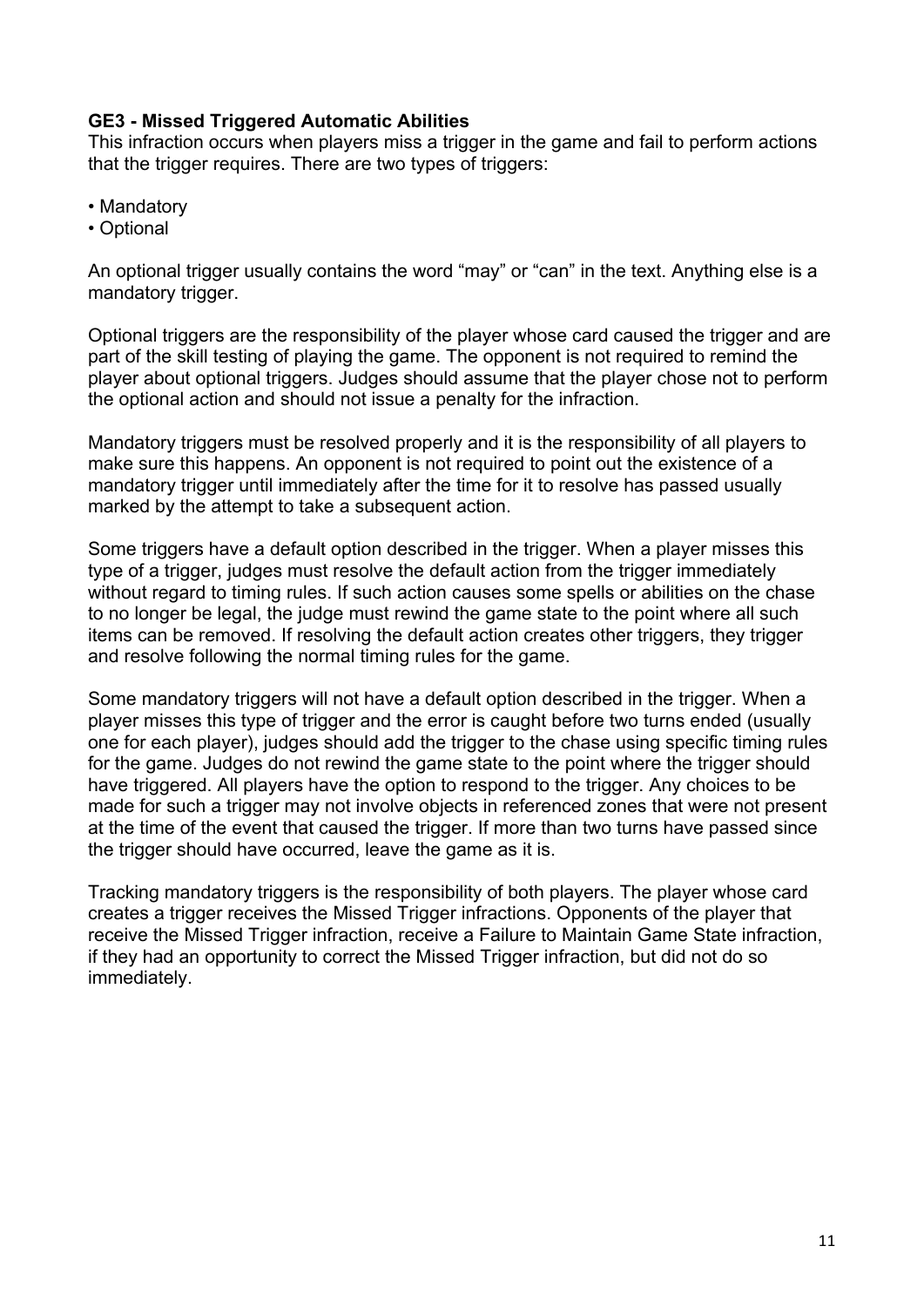The penalty for a Missed Trigger is a Warning for both Rules Levels.

All Missed Trigger infractions are considered the same for the purposes of upgrading the penalty.

## *Examples:*

*1) A player controls Butz, the Ebony Knight, but forgets to put the top card of his deck into his graveyard. As the opponent's turn starts, the error is noticed. Since it is an optional trigger it is assumed that the action was not performed and no penalties should be issued.* 

*Butz, the Ebony Knight, (B), [Resonator:Knight] [Break] Put this card into your field. [Continuous] At the end of turn, you may put the top card of your main deck into your graveyard.* 

*2) A player controls Labyrinth of Doubt. That player fails to pay two water wills before drawing his card. Because this is a trigger with a default action, he will have to banish Labyrinth of Doubt.* 

*Labyrinth of Doubt, (U)(U)(2), [Addition:Field]* 

*[Continuous] At the end of turn, return each resonator that attacked this turn to its owner's hand.* 

*[Continuous] At the beginning of your draw phase, banish this card unless you pay {U}{U}.* 

## **GE4 - Failure to Maintain Game State**

This infraction occurs when players fail to notice a rules violation committed by their teammate or opponent. Since it is the responsibility of all players to maintain the correct game state, this infraction is usually the counter-part to other Game Error type infractions. This penalty is issued to opponents that could have noticed the error, but did not.

Judges should not issue this penalty to players that had no opportunity to notice or correct Game Error type infractions. This happens when the error occurs with private information or the error is immediately noticed by a player.

The penalty for Failure to Maintain Game State is a Warning for both Rules Levels. This penalty should never be upgraded as it would discourage players that discovered the error from calling a judge.

## *Examples:*

*1) A player targets a resonator that cannot be the of spells or abilities with an ability. This error is not noticed for a turn. The judge should issue a Game Rules Violation infraction to the offending player and a Failure to Maintain Game State to the opponent.* 

*2) A player attacks with a resonator without [Swiftness] that was just put in play this turn. This is not noticed by either player until after battle resolves. The player who controlled the resonator is assessed a Game Rules Violation infraction and his opponent should receive a penalty for Failure to Maintain Game State infraction.*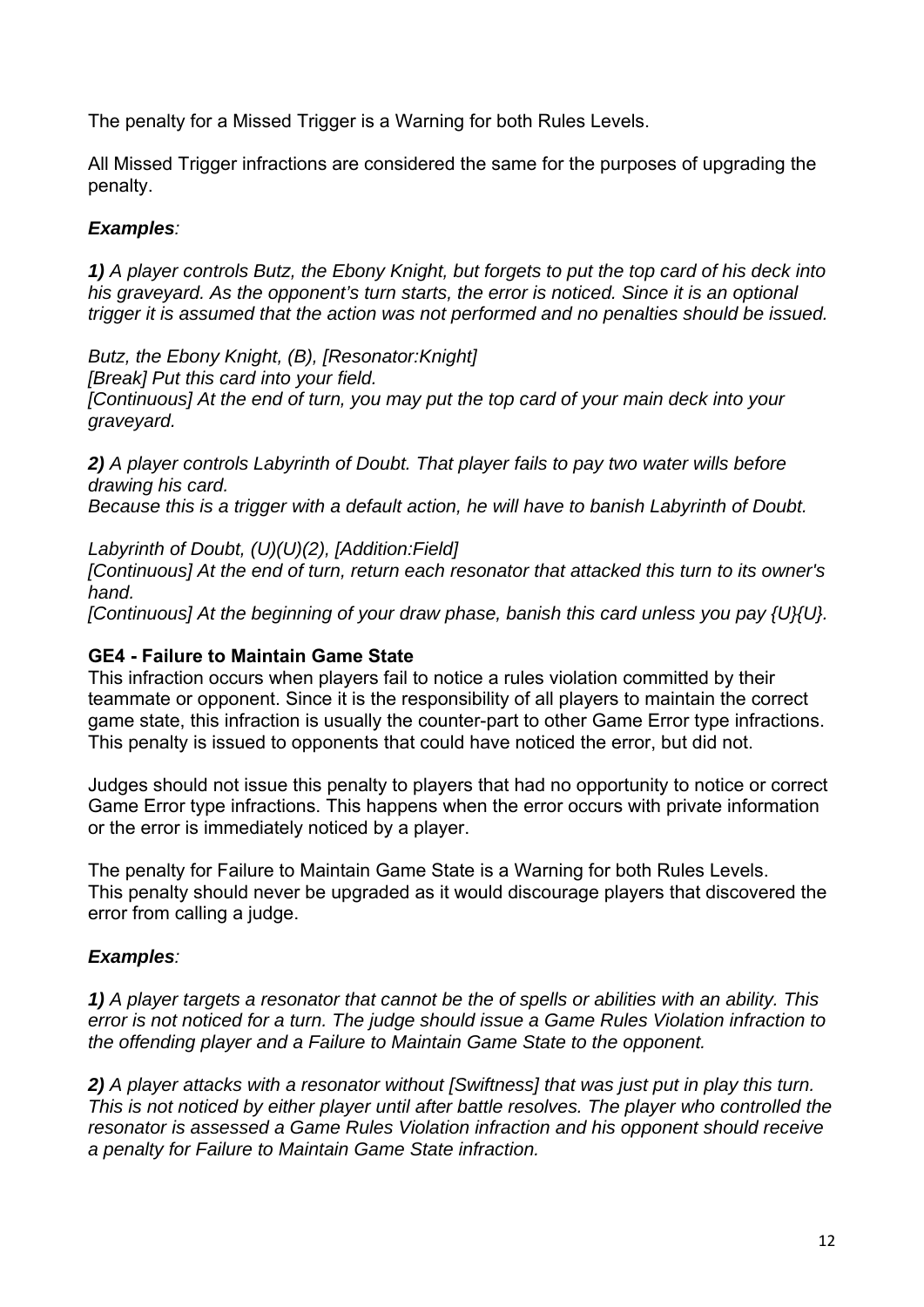## **GE5 - Looking at Extra Cards**

This infraction occurs when a player accidentally sees cards from any deck when they were not supposed to.

The disruption to the game is minimal. However, there is a degree of advantage gained here. To fix this, judges should first determine if part of the deck is a known order via any game effects. If the judge is able to determine what portion of the deck is a known order via some other game effects, he must have the player separate that portion of the deck from the rest in that order. Once the deck is separated into random and known portions, the judge has the player add the erroneously revealed card(s) to the random portion of the deck and the player shuffles that portion. Once the revealed cards are shuffled into the random portion of the deck, the judge has the player combine the random portion of the deck with the known portion and play continues.

In tournaments with Standard Rules Level, if the judge is unable to determine if a nonrandom

portion of the deck exists, he should have the player randomize the whole deck. In tournaments with Competitive Rules Level, if the judge is unable to determine the extent of the non-random portion of the deck, the judge should upgrade this infraction to a Game Loss penalty.

The penalty for Looking at Extra Cards is a Warning for both Rules Levels. All Looking at Extra Cards infractions are the same for the purposes of upgrading the penalties.

#### *Examples:*

*1) A player uses the [Activate] ability of Sister of Linorsphairia but looks at the top 4 cards of his Magic Stone Deck for mistake. The player should receive a Warning for Looking at Extra Cards. The judge should determine if any other game effects have ordered any other portions of the deck and set those aside. The judge should have the player shuffle the*  fourth revealed card into the random portion of the deck and then place the known portion *with it.* 

*Sister of Linorsphairia, [Ruler]* 

*[J-Activate] Pay {W}{W}{2}* 

*[Activate] {Rest}: Look at the top three cards of your magic stone deck, choose a light magic stone from among them and put it into your magic stone area. Put the rest on the bottom of your magic stone deck in any order.* 

#### **GE6 - Drawing Extra Cards / Breaking Extra Cards**

This infraction occurs when a player incorrectly draws extra cards or reveals extra cards from his Lifebreak Area. A card is considered to be drawn once that card is combined with the rest of his or her hand. A break is considered to be performed as a player looks at and/or reveals the top card from his Lifebreak Area.

If the judge is able to deduce through the circumstances of the game what extra card the player drew, this infraction should be downgraded to a Looking at Extra Cards infraction and that remedy applied.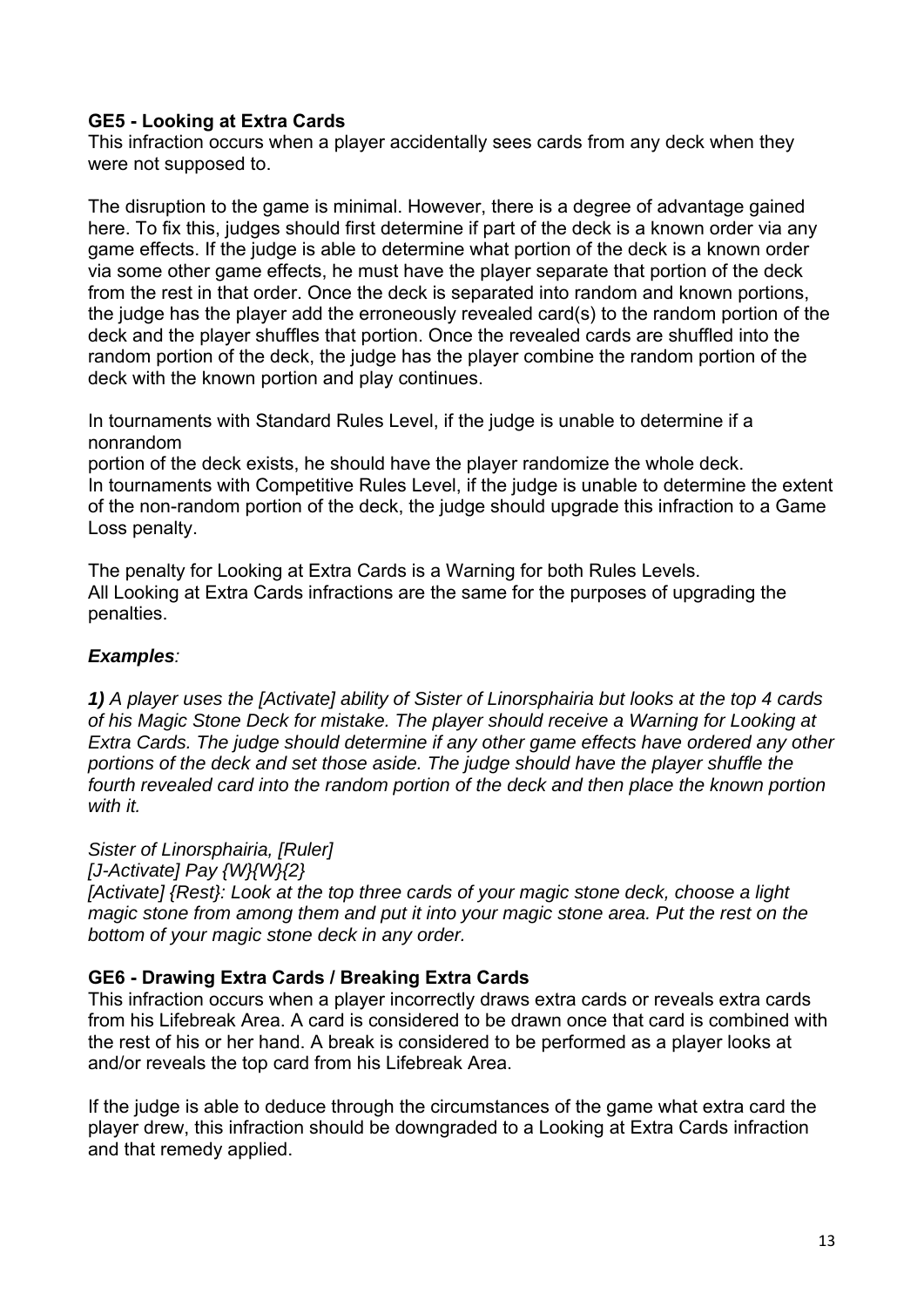If a player drew too many cards at the start of the game, remove random cards from the player's hand until he has the appropriate number of cards. Then that player shuffles the extra cards back into his deck and the penalty is downgraded to a Warning. This would also apply for a player who drew when going first instead of skipping his draw.

Cards drawn as a result of an earlier Game Rules Error may, or may not be Drawing Extra Cards infractions. In order to determine how to handle this type of situation, the judge must ask the following question:

Did the Game Rules Error *immediately* result in the player drawing a card or cards?

- If yes, then the Drawing Extra Cards infraction is correct, and the appropriate penalty should be applied.

- If no, then the card draw is considered legal, and only the appropriate penalty for the earlier Game Rules Error should be applied.

For Standard RL events, the judge should randomly select a card from the player's hand and place it on top of the player's deck. This card is not revealed to the opponent. When determining the random card, the judge should exclude cards from the player's hand that both players can agree were there, for example, if one of the cards was revealed via an earlier game effect.

Similarly, for Standard RL events, if a player performs an illegal break by looking at and/or revealing one or more Extra Cards from his Lifebreak Area, those cards will be shuffled back into the Main Deck. Then, that many cards will be placed from the top of the Main Deck to the top of your Lifebreak Area without being revealed.

The penalty for Drawing Extra Cards / Breaking Extra Cards is a Warning for Standard Rules Level and a Game Loss for Competitive Rules Level.

## *Examples:*

*1) A player in a StoryTeller Championship event breaks a Tree of Heaven's Blessing from his Lifebreak Area and draws a card, triggering the [Enter] ability for mistake, as it was not summoned. Since this is a Standard Rules Level event, a Warning should be issued for Drawing Extra Cards and a random card should be placed on top of the player's deck. If this were a Competitive tournament, the penalty would be a Game Loss instead.* 

*Tree of Heaven's Blessing, (G)(1), [Resonator:Treeman] [Break] Put this card into your field. [Continuous] This card cannot attack. [Enter] Target player draws a card from his or her main deck.* 

*2) A player with 3200 Life in a National Grand Prix perform a Lifebreak by revealing its second card. Since this is a Competitive Rules Level event and the player has revealed an extra card from his Lifebreak Area, he will receive a Game Loss for Breaking Extra Cards.*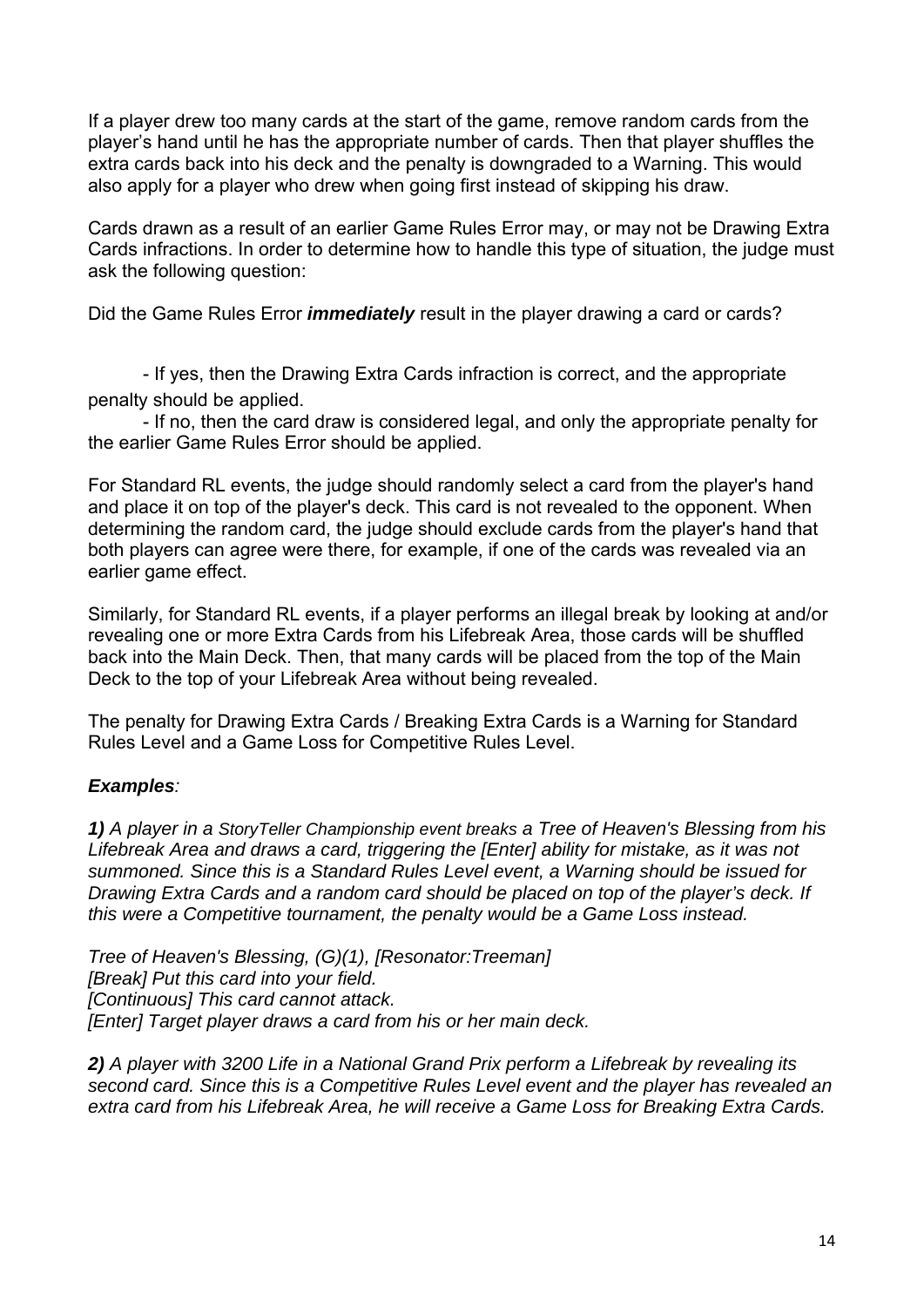*3) A player at a Competitive RL event controls a resonator with Water Spirit Kris Knife added to it. He plays Wash Away targeting a recovered Mirage Slime in the opponent's field, returning it to its owner's hand. Then, that player attacks his opponent, who controls no resonators, dealing damage to him and drawing a card due to Water Spirit Kris Knife's ability. After that the players discover that Wash Away couldn't target Mirage Slime, at which time the earlier Game Rules Error is realized. In this situation, the Game Rules Error was using Wash Away on an illegal target.* 

*Since that action did not immediately result in a card being drawn, there is no Drawing Extra Cards infraction. Instead, the appropriate penalty for a Game Rules Error should be given.* 

*Water Spirit Kris Knife, (U)(1), [Addition: Resonator] [Continuous] Whenever added resonator deals battle damage to your opponent, draw a card.* 

*Mirage Slime, (U)(2), [Resonator: Slime] [Break] Put this card into your field. [Continuous] This card cannot be targeted by spells or abilities.* 

#### **GE7 - Failure to Set Lifebreak Area**

This infraction occurs when a player fails to set his Lifebreak Area before a game starts.

Usually, the disruption to the game is minimal; To fix this, judges should first determine if part of the main deck is a known order via any game effects. If the judge is able to determine what portion of the main deck is a known order via some other game effects, he must have the player separate that portion of the main deck from the rest in that order. Once the main deck is separated into random and known portions, the judge must have the player set his Lifebreak Area with the top 4 cards from the random portion of the main deck. Once done, the judge has the player combine the random portion of the main deck with the known portion and play continues.

If this infraction is discovered before the player draws his first card (or before manipulating his main deck via any game effect), it should be treated as a Game Rules Error instead.

In tournaments with Standard Rules Level, if the judge is unable to determine if a nonrandom portion of the deck exists, he should have the player randomize the whole deck then he should have the player set his Lifebreak Area.

In tournaments with Competitive Rules Level, if the judge is unable to determine the extent of the non-random portion of the deck, the judge should upgrade this infraction to a Game Loss penalty.

The penalty for Failure to Set Lifebreak Area is a Warning for both Rules Levels. In tournaments with Competitive Rules Level, repeated offenses of Failure to Set Lifebreak Area follow this penalty upgrade pattern:

**Warning —> Game Loss —> Match Loss —> Disqualification with prize**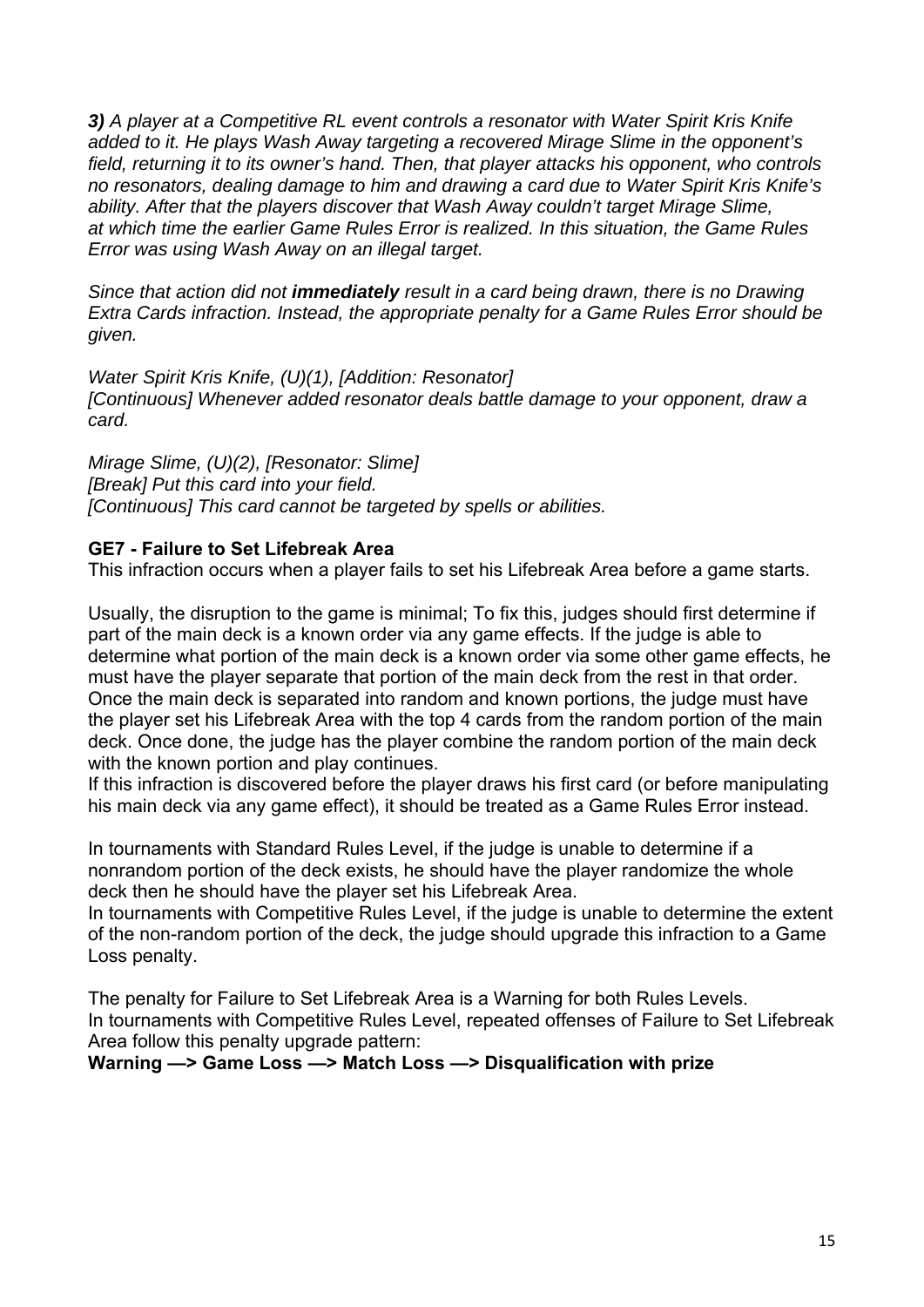## **GE8 - Failure to Set the Ruler Card**

This infraction occurs when a player fails to set his or her ruler before a game starts.

Each player is both responsible to set his or her ruler card and to check his or her opponent set his or her ruler card immediately before the game starts.

It may happen by shuffling the ruler into the Main Deck or simply by failing to put the ruler card into the ruler area.

Usually, this infraction is discovered when the game is about to start or immediately after the game started, during the first turn of the player who committed this infraction. To fix this, judges should pull the ruler card out from the Main Deck (if it was shuffled into the Main Deck for mistake) or have that player sets his or her default ruler card (if he or she simply failed to put the ruler card into the ruler area). The default ruler card is the ruler listed in the ruler area of a player's decklist.

The penalty for Failure to Set the Ruler Card is a Warning for both Rules Levels. A penalty for Failure to Maintain the Game State should be issued to that player's opponent as well.

#### **GE9 - Failure to Reveal Cards**

This infraction occurs when a player incorrectly puts a card into his or her hand (or into a hidden zone) without revealing it, despite he or she was supposed to do so according to a "search" action instructing to take a card with specific traits. This infraction happens when the card a player failed to reveal is combined with the rest of his or her hand.

If the judge is able to deduce through the circumstances of the game what card the player put into his or her hand, this infraction should be downgraded to a Game Rules Error infraction and he should instruct that player to reveal that card to his or her opponent. The same happens when all cards in that player's hand would result to be legal cards for that "search" action: in such event, the judge should downgrade the infraction to a Game Rules Error and instruct that player to reveal his or her entire hand to his or her opponent.

The penalty for Failure to Reveal Cards is a Game Loss for both Rules Level.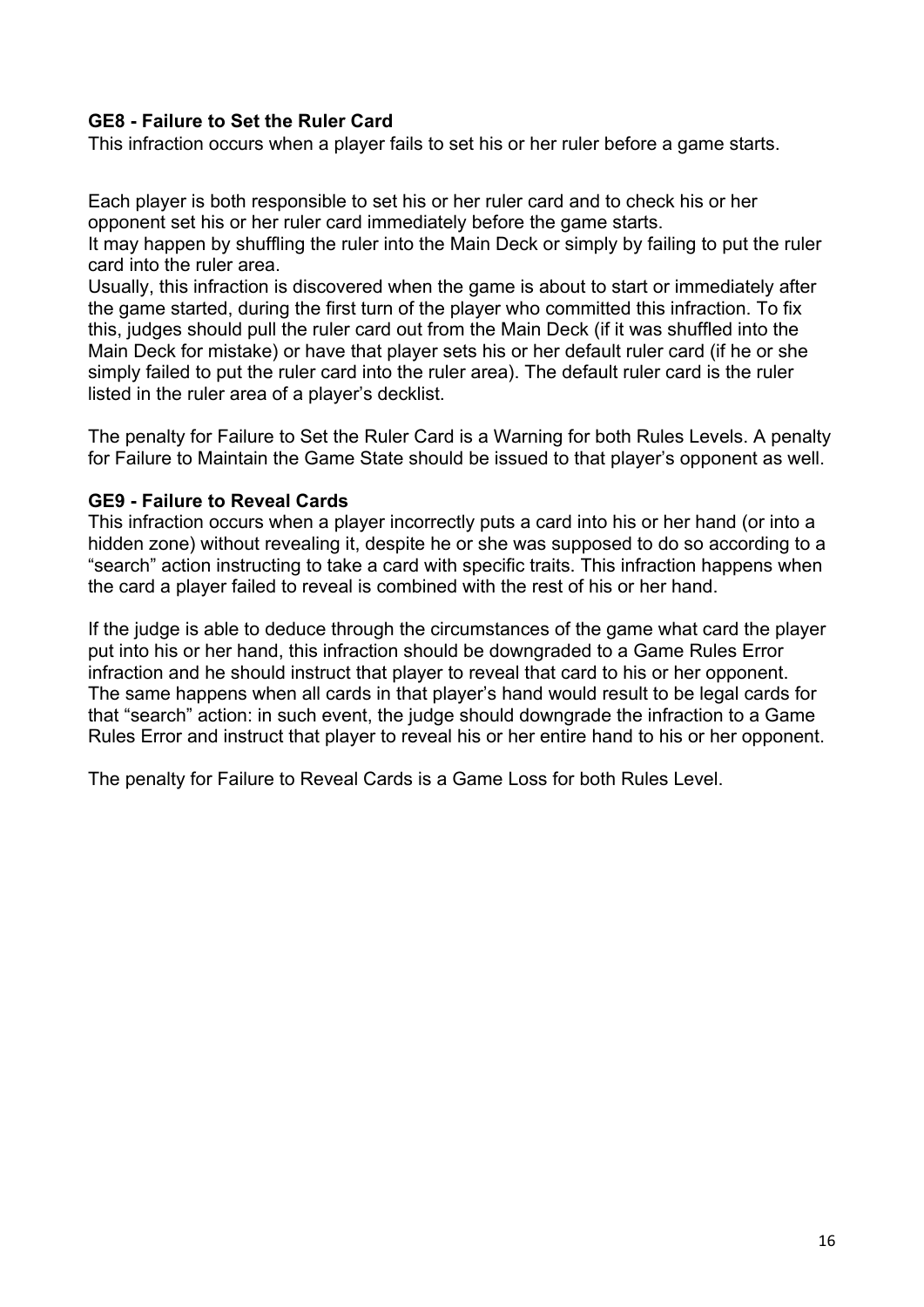## **TOURNAMENT ERRORS**

Tournament errors are violations of the tournament rules. Tournament rules exist to ensure a fair tournament experience for all players.

#### **TE1 - Official Policy/Announcement Violation**

This infraction occurs when a player fails to follow Official Tournament Policy, or fails to follow general announcements during the tournament.

Players are responsible for knowing and understanding Tournament Policy and must comply with general announcements from Tournament Officials. Failure to do so creates a disruption to the tournament and may create an unfair playing environment for others.

This penalty is also appropriate for exceeding any time limits in an environment outside of a match to include any registration limits for sealed pool build or deck construction. In this case this infraction should be issued after five minutes have passed after the time limit has expired. A second instance of this penalty is appropriate after another five minutes.

Judges should exercise restraint when presented with this infraction. Above all it is important for judges to educate the players that violate policy.

In Standard RL tournaments no penalty exists for this infraction so judges should not issue an official penalty; however, repeated infractions may be penalized at the Head Judge's discretion.

The penalty for Official Policy/Announcement Violation is a Warning for Competitive Rules Level.

## *Examples:*

*1) During the player meeting of a National Grand Prix the Head Judge announces that players should not have any food or drink on the table. A player is later observed with an open drink on the match table. A Warning for Official Policy/Announcement Violation should be issued and the player should be instructed to remove that drink from the table.* 

*2) At a Competitive RL event the Head Judge announces that players should call for a judge to collect result slips. A player brings up a result slip himself to the scorekeeper.*  16

*That player should receive a Warning for Official Policy/Announcement Violation, reminded of what the correct procedure is and instructed not to repeat the incorrect behavior.* 

## **TE2 - Failure to Follow Direct Instructions**

This infraction occurs when a player fails to follow specific Tournament Official's instructions aimed specifically at that player. This could happen when a tournament official informally addresses an issue with the player, or as part of resolving a separate infraction.

Players must follow a tournament official's instructions. Failing to do so, undermines the authority of the officials and creates tournament delays. In addition, this infraction implies that a tournament official already observed and attempted to address an issue with a player. As a result, the penalty for this infraction is severe at Competitive Rules Level.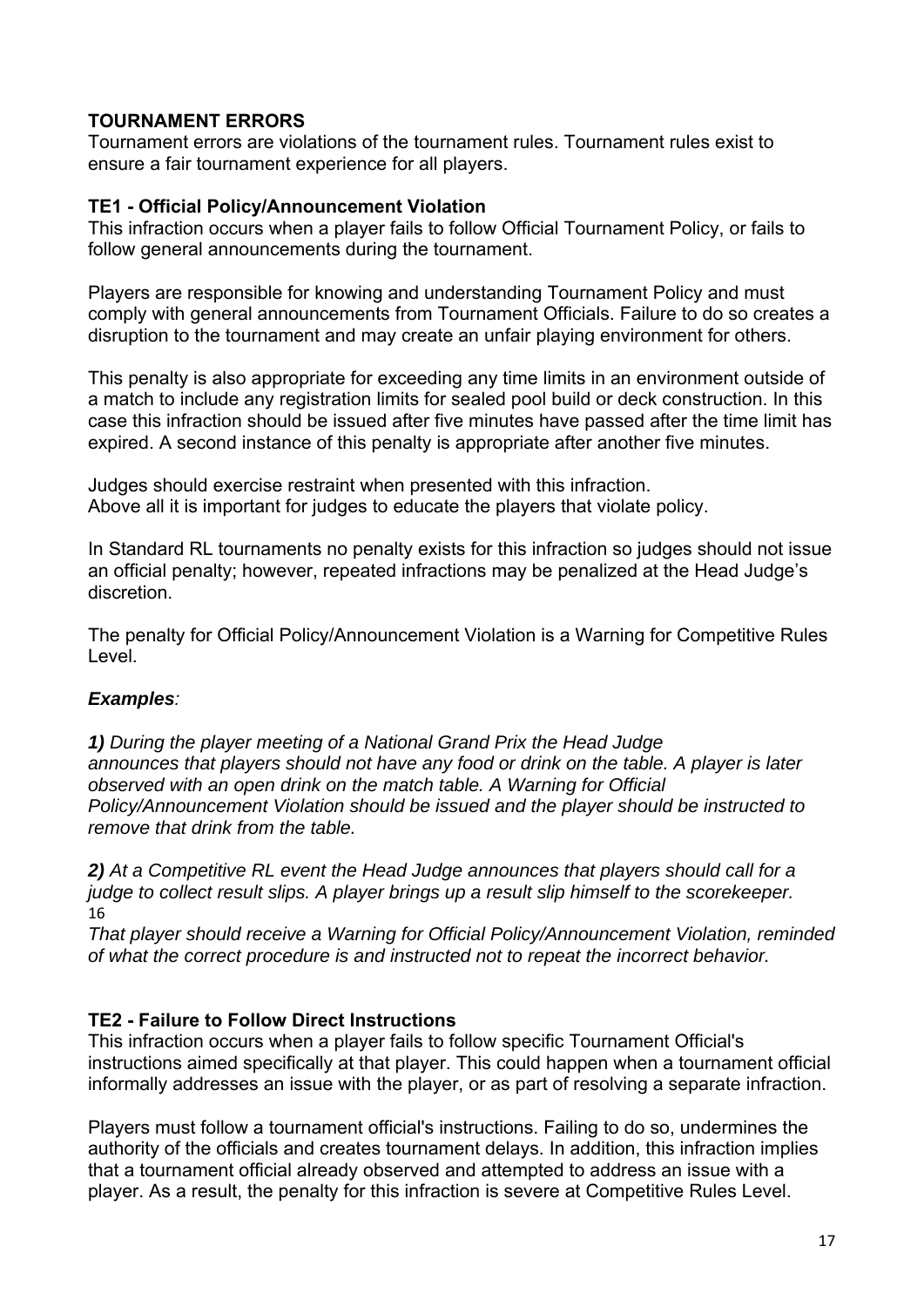The penalty for Failure to Follow Direct Instructions is a Warning for Standard Rules Level and a Game Loss for Competitive Rules Level.

## *Examples:*

*1) A judge assessed a Marked Cards Without Pattern infraction in a Competitive RL event and instructed a player to re-sleeve in between rounds and the player failed to do so. That player should be issued a Game Loss for Failure to Follow Direct Instructions and the player should re-sleeve immediately.* 

*2) A judge instructed a player to remove a drink from the table at a Standard RL event and later sees the same drink on the table. A Failure to Follow Direct Instructions Warning should be issued and the drink removed.* 

## **TE3 - Insufficient Randomization**

This infraction occurs when a player fails to randomize their decks in such way where they do not know the distribution of any specific cards, or card groups. This could happen when a player fails to shuffle sufficiently after searching their deck, or when a player presets and does not randomize their deck.

Decks may be in any configuration before randomization occurs and players must take care to perform all such randomization at the match table. Additionally, any time a player could see the contents of their deck during shuffling, for example shuffling with card faces toward them, the deck is no longer random and shuffling must be started over. Shuffling undertaken before sitting down for a match will not be taken into account for this infraction.

Random distribution is at the heart of any card game. Without it, players create an unfair playing environment. A good rule for randomization is to perform multiple methods of shuffling multiple times. A single method of shuffling is not sufficient to randomize a deck. However, the majority

of insufficient randomization infractions are truly unintentional. It is important for judge to educate players about randomization. If a judge believes that insufficient randomization is intentional, they should refer to the Game Object Manipulation Cheating infraction.

The penalty for Insufficient Randomization is a Warning for both Rules Levels.

## *Examples:*

*1) After searching his deck, a player performs only riffle shuffling, with the cards facing him, and presents his deck to his opponent. A Warning for Insufficient Randomization should be assessed, the player should be instructed in proper shuffling technique and the deck should be properly randomized.* 

*2) After side decking for the second game in a match, a player pile shuffles only twice before presenting his deck to his opponent. A Warning for Insufficient Randomization should be assessed, the player should be instructed in proper shuffling technique and the deck should be properly randomized.*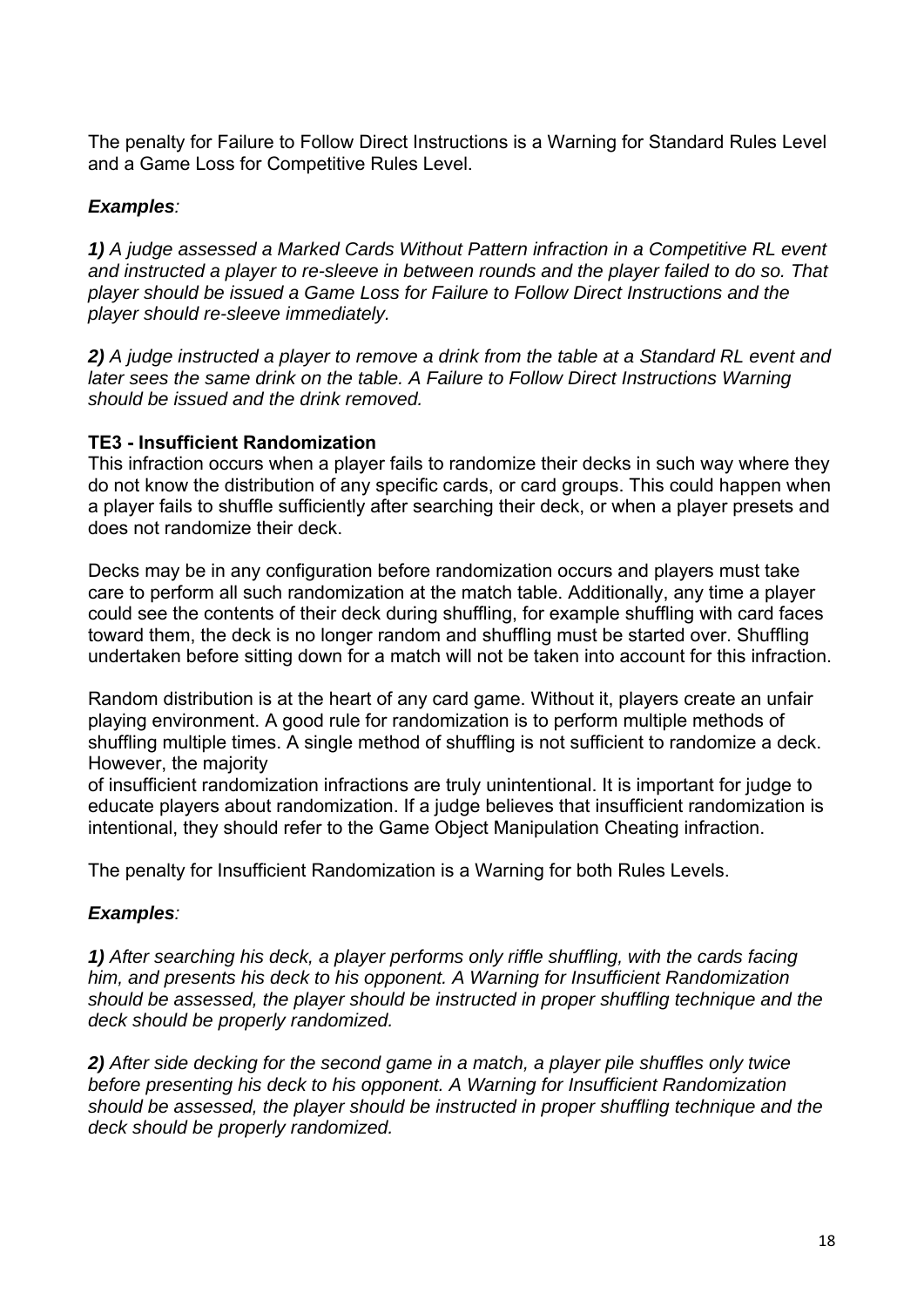## **TE4 - Tardiness**

This infraction occurs when a player fails to arrive to his seat before the round started. It is important that players are on time for their rounds. Tardiness delays the tournament for all players, especially if they have to wait for the tardy match to get finished. This infraction has two different penalties associated with it:

- Three minutes Game Loss penalty
- Ten minutes Match Loss penalty

This penalty also applies to a player who loses his or her deck between matches, and so can't present a legal deck before the above time limits expire. A player receiving a Match Loss for Tardiness is dropped from the tournament unless he reports to the Scorekeeper before the next round.

The penalty for Tardiness is a Game Loss at three minutes and a Match Loss at ten minutes for both Rules Levels.

#### **TE5 - Playing the Wrong Opponent**

This infraction occurs when a player fails to correctly identify his table number on the pairings, and sits at the wrong table.

This is a severe infraction that is usually discovered later in the round, and solutions vary based on the tournament rules level and the round time when this infraction is discovered. For Standard Rules Level tournaments judges should adjust the pairings for the round to match them with how players sat. For Competitive tournaments judges should assess a penalty based on the round time when the infraction was discovered. If discovered before the time that a Game Loss would be awarded for Tardiness, ensure the players find the correct seats and assess no penalty. If more than three minutes, but less than ten minutes have passed in the round when the infraction was discovered, the penalty for this infraction is a Game Loss. If ten or more minutes have passed, the penalty for this infraction is a Match Loss. This infraction usually results with two players sitting at incorrect tables and two players sitting at the correct tables. Since all players are responsible for making sure that they play correct opponents, players that sat at the right table have committed the Official Policy/Announcement Violation infraction.

The penalty for Playing the Wrong Opponent is a Warning at Standard Rules Level. At Competitive RL the penalty is a Game Loss at three minutes and a Match Loss at ten minutes.

## *Examples:*

*1) A player misreads the pairings display and sits at the wrong table during a Competitive RL event. The error is not caught until the round is almost over. That player receives a match loss, and the player who is at the correct seat also receives a warning for violating policy (failing to verify that he is playing correct opponent).*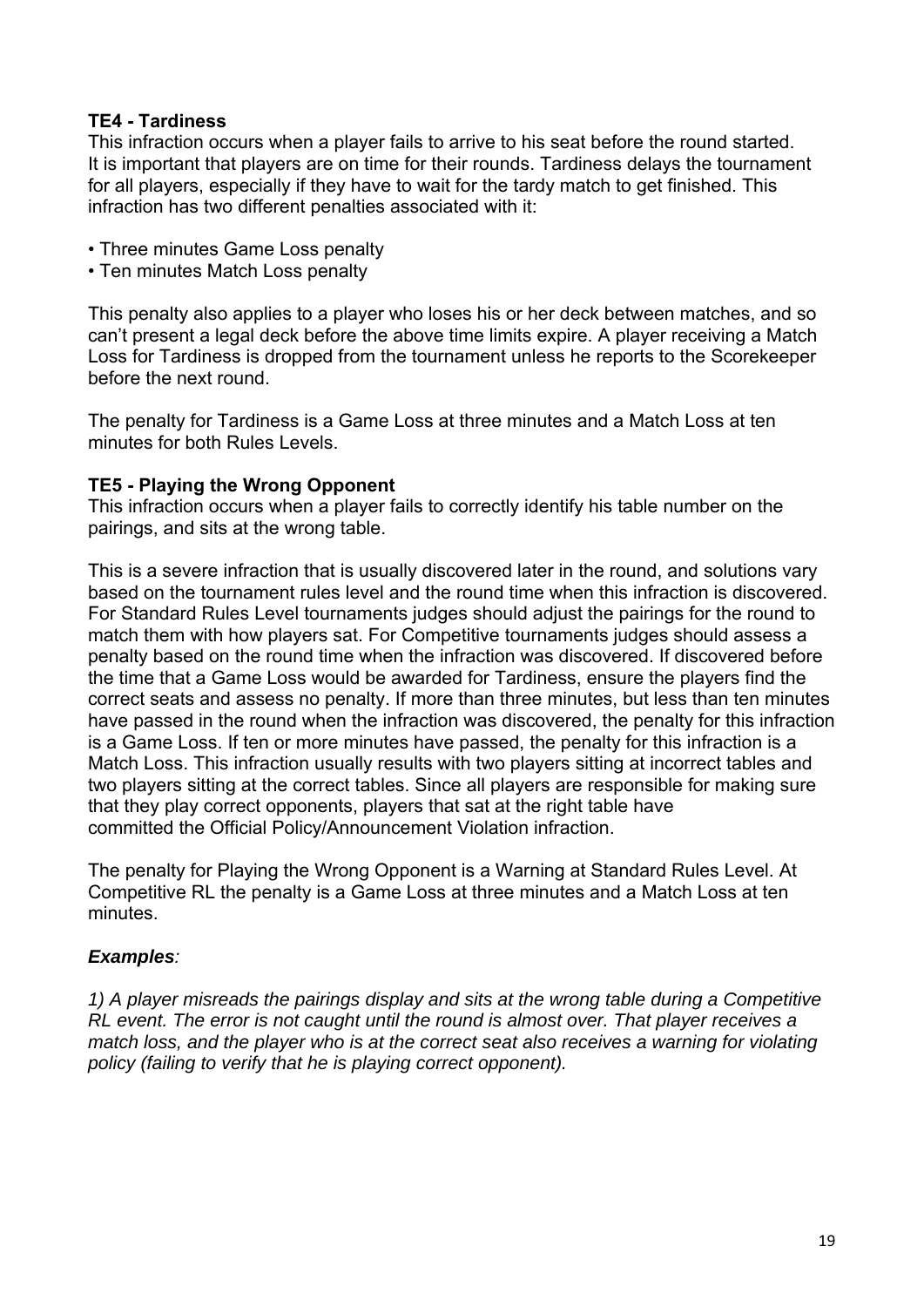#### **TE6 - Slow play**

This infraction occurs when a player unintentionally causes a delay of the game. This can happen through non-action by the player, or through repetitive action that does not progress the game.

Players are responsible for playing at an efficient pace regardless of the complexity of the game or the number of decisions that have to be made. Failure to do so slows down the whole tournament. In addition to assessing a penalty for this infraction, the judge must also give players two extra turns, one for each player to be taken as part of end of match procedures.

The penalty for Slow Play is a Warning for both Rules Levels.

## *Examples:*

*1) A player is excessively slow while deciding to keep her initial hand. A Slow Play infraction should be given to that player and two extra turns will be given to the match if it goes to time.* 

## **TE7 - Marked Cards without Pattern**

This infraction occurs if a player has cards or sleeves that are easily distinguishable from other in the same deck. This includes bent or excessively worn cards, cards with distinctive markings, and sleeves that are dirty, worn, or damaged. The cards that are distinguishable are random for this infraction. If the cards that are easily distinguishable have a pattern, judges should issue the Marked Cards with Pattern penalties.

Marked cards represent a significant advantage for cheating. However, judges should be aware that solutions for this infraction take time to implement and may unnecessarily delay the tournament. Judges may require a player to replace the marked sleeves or cards immediately, or in some cases require that the player to re-sleeve their entire deck after the

current round. If a player chooses to re-sleeve his cards immediately, they have three minutes to do so, before judges may apply tardiness penalties.

A player is never required to buy new sleeves, and may wish to instead drop from the tournament instead of choosing to follow a judge's instructions.

The penalty for Marked Cards Without Pattern is a Warning for both Rules Levels.

## *Examples:*

*1) A player has three card sleeves with noticeable thumbnail marks. All three appear to be different and are on different cards. The player should re-sleeve the three marked cards and a Warning should be issued.* 

*2) A player's sleeves appear to have a factory defect where the card sleeves are many different lengths. There appears to be no pattern to the defect. A Marked Cards without Pattern infraction should be applied. The player should re-sleeve in between rounds.*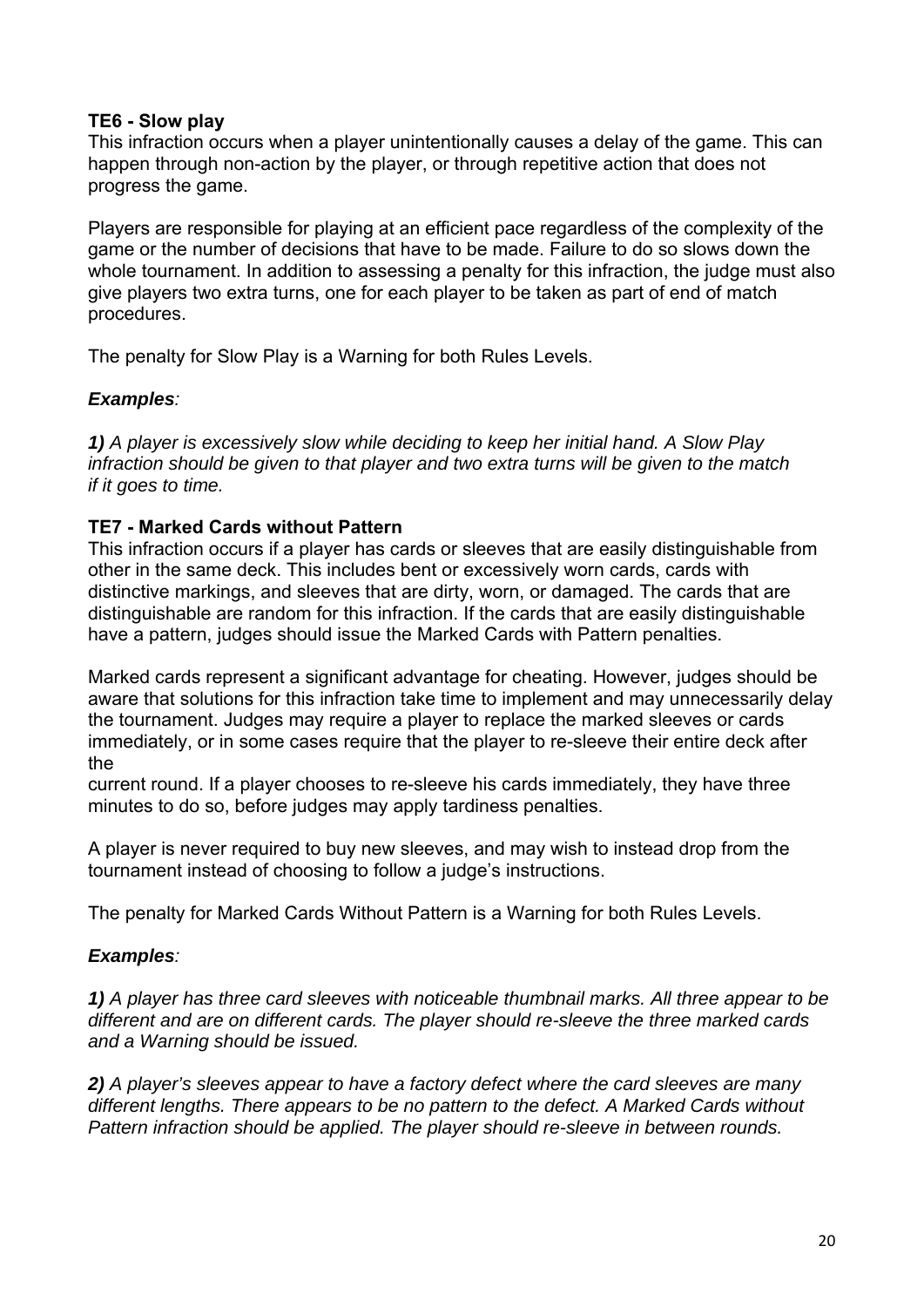#### **TE8 - Marked Cards with Pattern**

This infraction occurs if a player has a significant number of cards marked and it appears that there is an unintentional but noticeable pattern among them.

Markings with a pattern represent a huge potential for abuse. Although this infraction assumes accidental marking, having significant markings can give players an advantage in tournaments. It is appropriate to investigate further to make sure that the player did not do this intentionally.

Intentionally marking cards or taking advantage of known markings regardless of their origin is a Game Object Manipulation infraction and requires a Disqualification penalty.

The penalty for Marked Cards with Pattern is a Game Loss for both Rules Levels.

#### *Examples:*

*1) All of the resonator cards in a player's deck have sleeves with a noticeable factory marking. All of his Chant cards sleeves are normal. The judge believes this error is unintentional after an investigation. A Game Loss should be issued for this infraction and the deck should be re-sleeved.* 

#### **TE9 - Outside Assistance**

This infraction occurs when a player seeks advice from others once they have sat for their match. This infraction also applies to anyone who gives advice to players who have sat for their match.

Notes also can fall into Outside Assistance when a player at any time after arriving at the play table references notes made before the official beginning of the current match, including OCR text that has not been provided by a judge.

These criteria also apply to any deck construction portions of a limited tournament. Additionally, no notes of any kind may be made during a draft. Notes made during a match may be referenced during that match or between matches. Notes made outside the current match may not be referenced once a player has sat for their match until after his or her match is completed.

The penalty for Outside Assistance is a Warning for Standard Rules Level and a Game Loss for Competitive Rules Level.

## *Examples:*

*1) A player at a local store draft is in the deck construction portion of the event. He asks his friend his opinion on which of two resonators he should put in his deck. A judge overhears the friend give an answer. Both players should receive a Warning for Outside Assistance and instructed not to repeat the behavior.* 

*2) A player at a National Grand Prix pulls from his pocket a list of side decking suggestions after Game 1 of a match. The judge should issue a Game Loss for Outside Assistance and instruct the player against further use of the notes during a match.*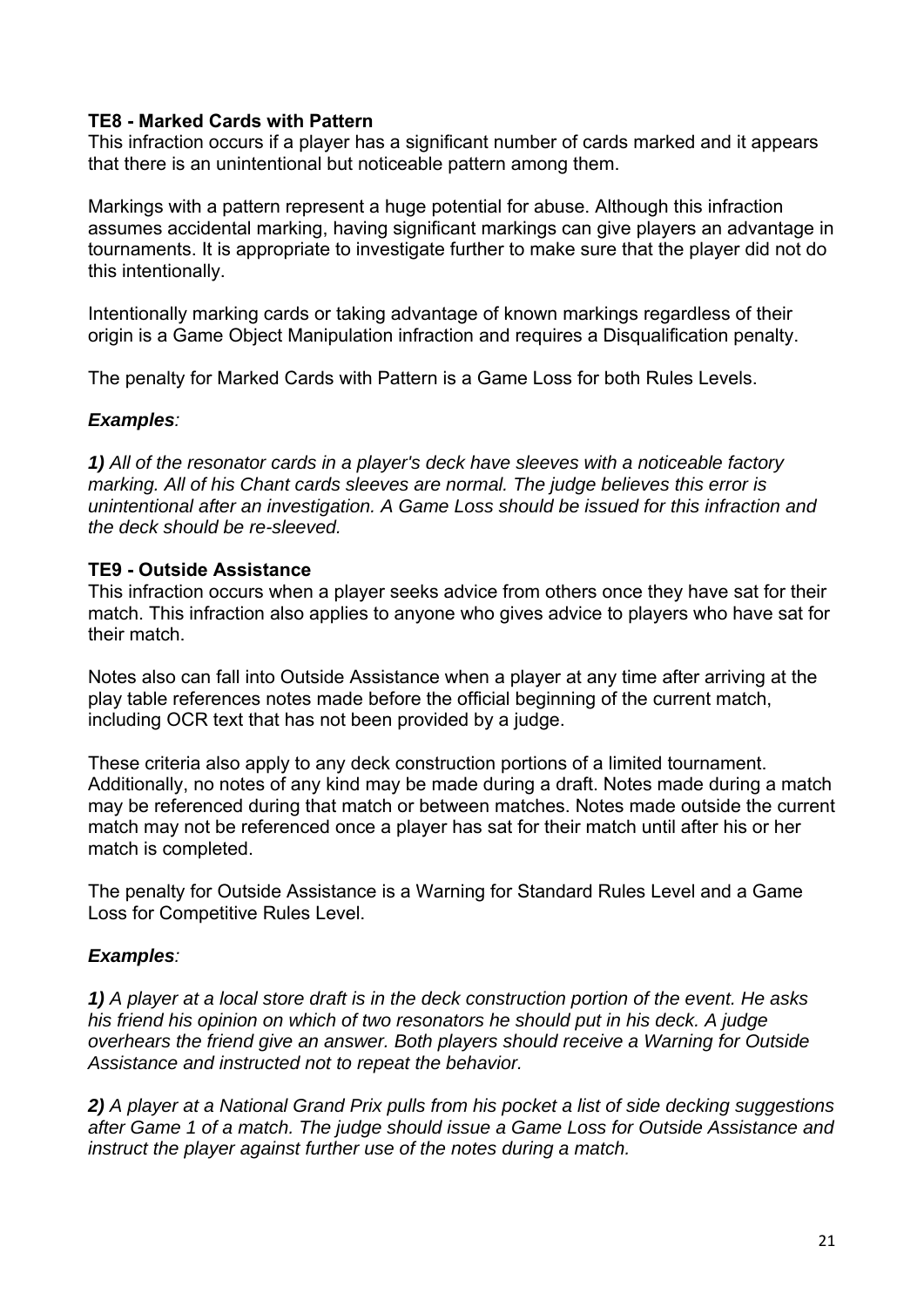## **DECK AND DECKLIST ERRORS**

This category of infractions covers infractions that players may commit during decklist registration or deck construction. The majority of these infractions are discovered in between games, or rounds. In such cases, judges should apply the penalty towards the next game, and should not retroactively apply the infraction.

For these infractions, if the error is discovered before a match begins and the infraction warrants a Game Loss, as is likely during a deck check, neither player is allowed to use their side deck for game 2.

## **DE1 - Registration Error**

This infraction usually occurs when:

- A player forgets to write their name on the decklist.
- A player forgets to register a ruler on their decklist.

• A player fails to correctly register his limited card pool before passing it to another player in the tournament.

The disruption to the tournament is minimal and the error is usually caught by the person using the limited pool to build, or a judge collecting the decklists. Judges should correct the error, and initial their correction. If this infraction is not caught by the player receiving the decklist before the decklist is turned in, the player who received the decklist will also receive an Illegal List infraction.

No penalty exists for this infraction for Standard Rules Level. The penalty for a Registration Error is a Warning for Competitive Rules Level.

#### *Examples:*

*1) A player in a Competitive Rules Level event receives a card pool with 1 Shock Troop of Asakna listed on the decklist when there are 2 in the pool. The judge should verify the card pool with the player who registered it and give that player a Warning for Registration Error. The judge should update the decklist with the correct card count and initial by the change.* 

## **DE2 - Illegal list**

This infraction occurs when the decklist does not meet tournament rules for deck building. The most common infractions are banned cards, quantities of cards beyond the maximum allowed, or too few cards on the decklist. This infraction also applies to side decks. List errors are most often the result of clerical errors when the list is being created.

For Competitive Rules Level tournaments, when handing out multiple illegal decklist penalties (usually at the beginning of round 2), judges should make sure that they prevent game play from starting at tables with this infraction. The easiest method to do this is to send a judge to each of the tables with infractions before the round starts and instruct players to not begin play.

In situations where both the deck and the decklist are illegal, judges should only issue the penalty for illegal list. If the list is illegal, but the deck is legal; change the list to match the deck. If the list and deck are illegal, make the minimum adjustments necessary to make the deck legal, then make the list match the deck.

The penalty for Illegal List is a Warning for both Rules Levels.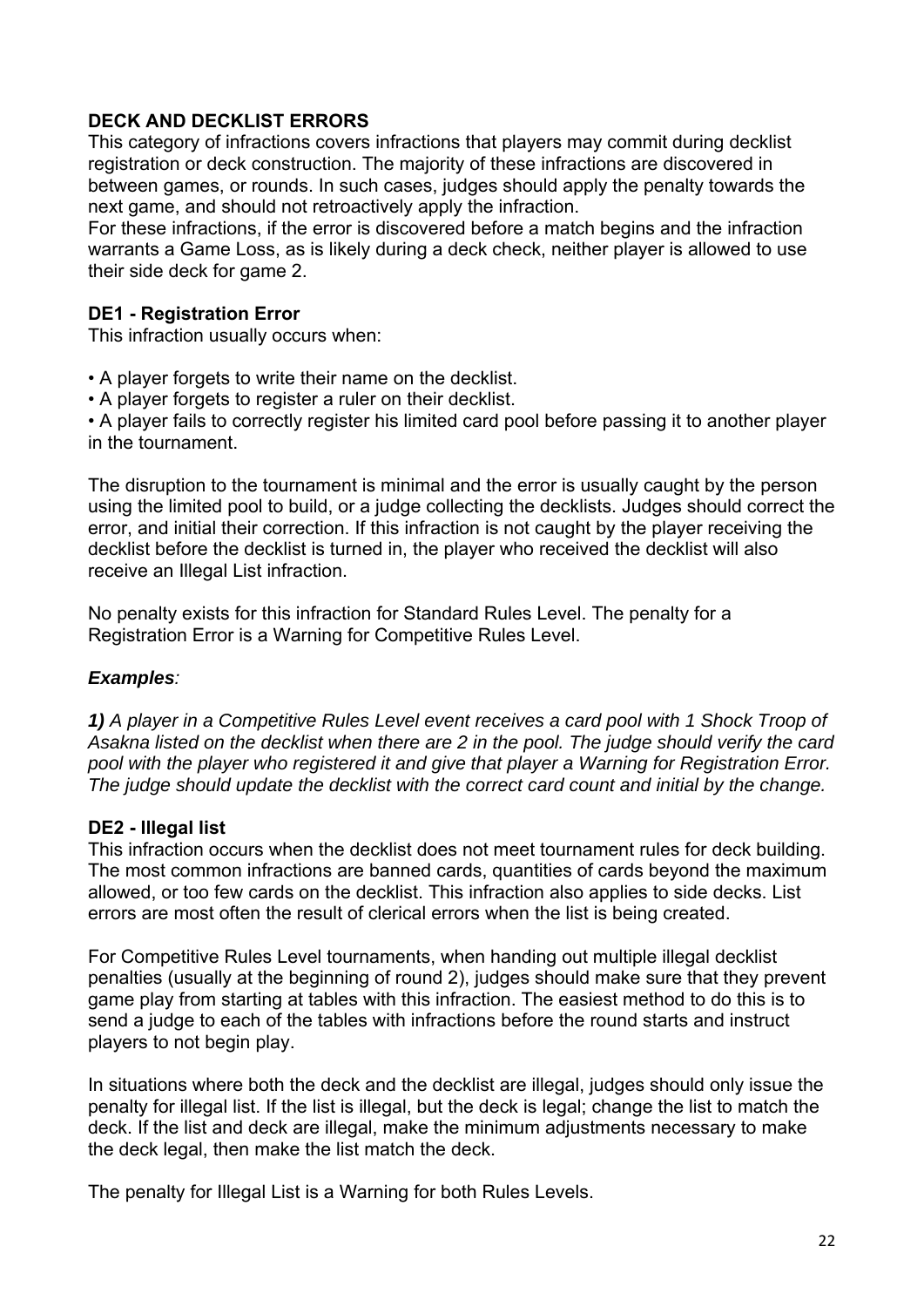## *Examples:*

*1) A player has listed 38 cards on his constructed decklist but has 40 cards in his physical Main Deck and is otherwise legal. The player will receive a Warning for Illegal List. The decklist should be updated to include the two cards from his legal Main Deck.* 

*2) A player has 3 copies of Shock Troop of Asakna listed in his 40 card Main Deck list and 2 copies of the same card listed in his 15 card Side Deck list. These numbers are verified to match the actual Main Deck and Side Deck. This violates the rule that you can only have 4 copies of a card between your Main Deck and Side Deck. The player will receive a Warning for Illegal List. He must then choose a copy to remove to bring him down to the four-of rule and then add another card to make his deck legal. After his deck and side deck are legal, change the list to match.* 

#### **DE3 - Illegal Deck**

This infraction occurs when a player has a deck that does not match their legal decklist. The most common infractions are cards left from previous opponent's decks, lost cards, or a mismatch between the decklist and the deck. Failure to De-Side Deck is a separate infraction and does not fall under the illegal deck infraction. For Competitive RL events, other cards kept in the same location as the side deck will be considered part of the side deck for purposes of this infraction.

If a player, up to the time that either player plays a card in a game, discovers that they are guilty of an Illegal Deck infraction, they may immediately call a judge. If they call a judge on themselves, and this is the first time they committed this infraction in the tournament, the Head Judge may downgrade the penalty.

To fix this infraction the player fixes their deck to match their decklist. If the decklist is illegal, the judge should instead treat the infraction as an illegal list infraction.

If no decklists are being used, and this is a Standard RL event, the player must remove all illegal cards from all zones and replace them with legal cards. Those legal cards are then shuffled into the randomized portion of their deck. Then, based on where the illegal cards were found, the player will perform one or more of the following actions:

• If an illegal card was found in play, the Deck, the Graveyard or the RFG zone, then nothing more is done and play continues as normal.

• If an illegal card was found in the player's hand, then that player will put cards from the top of their deck into their hand until they have replaced the same number of illegal cards. (This is not a draw event.)

The penalty for Illegal Deck is a Warning at the Standard RL and a Game Loss at the Competitive RL.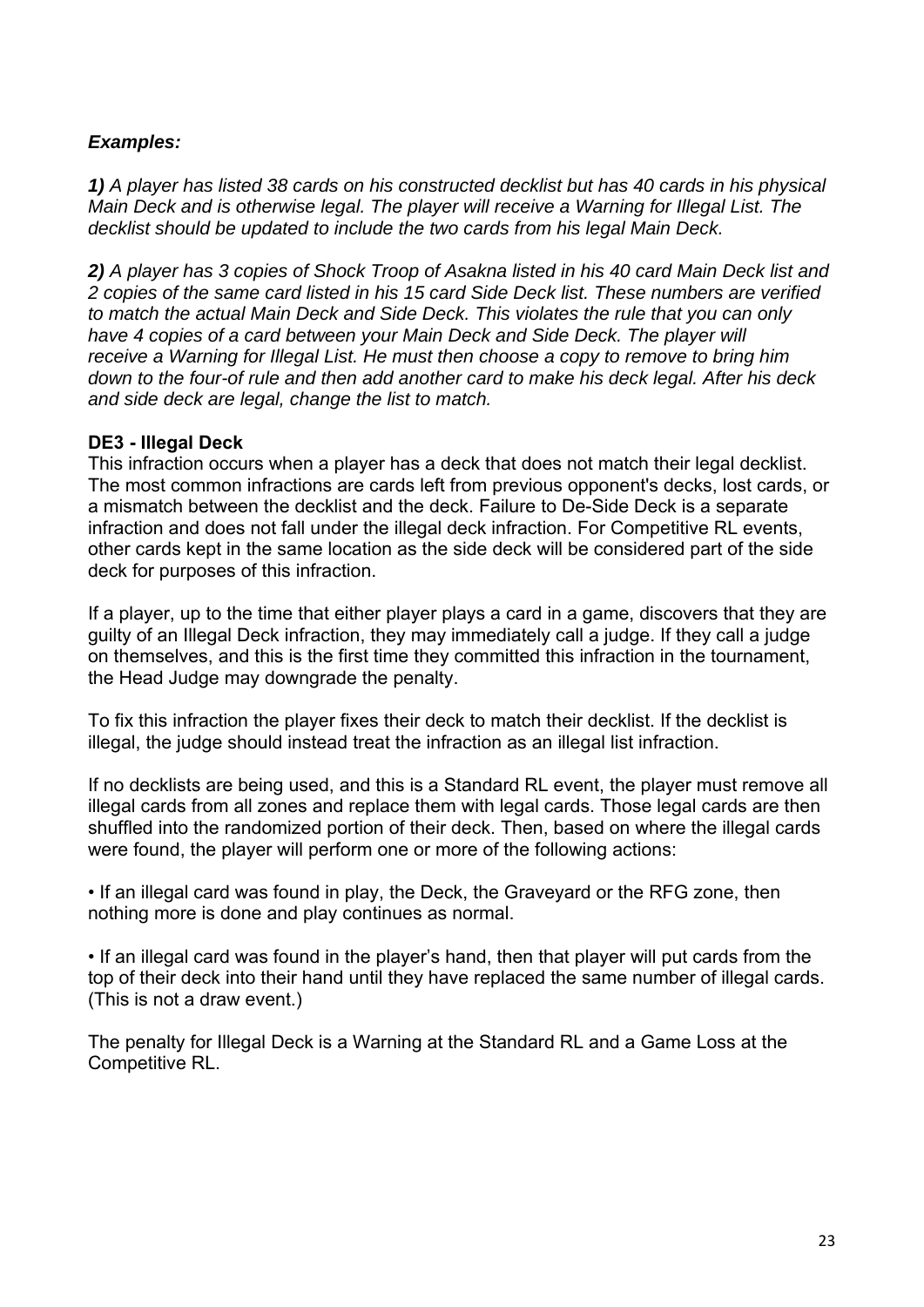## *Examples:*

*1) A player enters a National Grand Prix with five of the same non-unlimited card between his main and side decks, while his decklist has four listed, and is otherwise legal. The judge issues a Game Loss penalty after determining it was an honest mistake. The player must remove one of the illegal cards in the main deck or side deck to make the deck match the decklist.* 

## **DE4 - Failure to De-Side Deck**

This infraction occurs when a player fails to return their deck to the original configuration for a new game.

If a player, up to the time that either player plays a card in a game, discovers that they are guilty of a Failure to De-Side Deck infraction, they may immediately call a judge. If they call a judge on themselves and this is the first time they committed this infraction in the tournament, the Head Judge may downgrade the penalty to a Warning. If this infraction is discovered during a game, the penalty for this infraction is a Game Loss.

To fix this infraction, the player fixes their deck to match their decklist. In the case of a downgrade, the side deck cards should be returned to the side deck and cards should be drawn from the deck to replace them.

The penalty for Failure to De-Side Deck is a Game Loss for both Rules Levels. However, this penalty is frequently downgraded to a Warning as outlined in the above infraction description.

## *Examples:*

*1) A player in a tournament draws his opening hand in round 3 and realizes that one of those cards should be in his side deck. He immediately calls for a judge before the start of the game. Since the player realized the error himself and has not played anything yet, the Head Judge has the authority to downgrade the penalty for the Failure to De-Side Deck infraction to a Warning.* 

*2) A player in a tournament uses the [Activate] ability of Sister of Linorsphairia and looks at the top 3 cards of his Magic Stone Deck, one of which should be in his side deck. This issue happens several turns into the game, thus, is unable to be downgraded by the Head Judge. A Game Loss is issued for Failure to De-Side Deck.* 

## **UNSPORTING CONDUCT**

Players are expected to behave in a sporting and professional manner toward other players, spectators, and tournament officials. This group of penalties deals with inappropriate behavior that a player may exhibit during a tournament. For this group of penalties, it is assumed the infractions committed were done so intentionally.

It is important to allow players to have fun and enjoy themselves, but that must be balanced with the need to protect others against truly offensive behavior that will jeopardize other players' tournament activity. This is an area where judges must use their common sense to determine when to allow natural behavior to occur and when to step in and moderate a situation.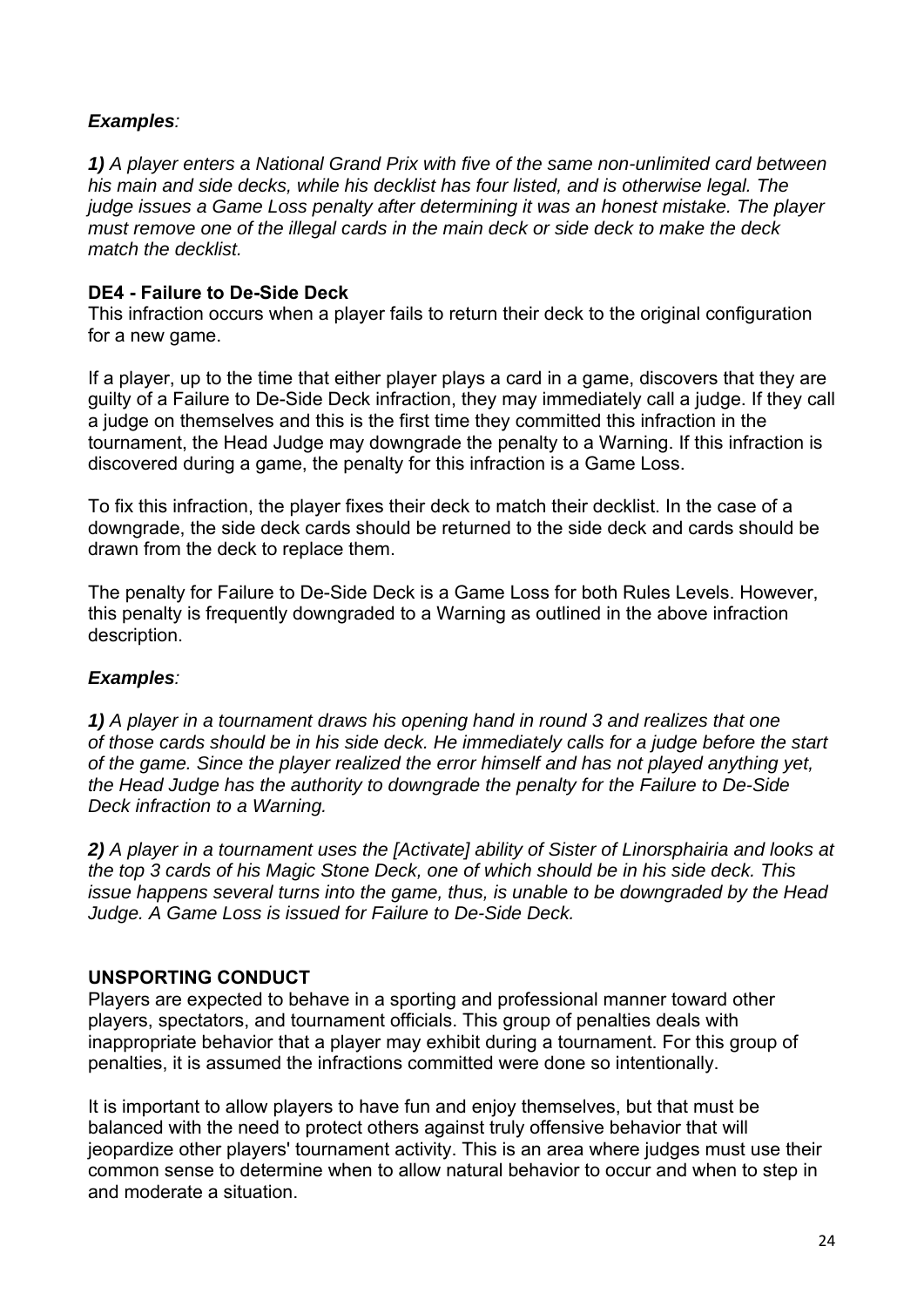## **UC1 - Minor Unsporting Conduct**

This penalty is appropriate for minor examples of unsporting conduct, the most common of which are swearing out loud at no particular person, leaving trash in the player area, or inappropriate gestures.

Depending on the audience of the tournament, the Head Judge may wish to be more or less lenient when it comes to swearing. At a junior event, penalties should be enforced for swearing, but at an event with all adults, the judge has freedom to enforce penalties based on the age of the players present.

The penalty for Minor Unsporting Conduct is a Warning for both Rules Levels.

## *Examples:*

*1) A player leaves scraps of paper or food on his table after a match. The player should be instructed to clean up and a Warning should be issued for Minor Unsporting Conduct.* 

*2) A player swears during a tournament in the tournament area. The player should be told to be careful of his language and a Minor Unsporting Conduct infraction issued.* 

*3) A player insults her opponent. The offending behavior should be corrected and a Warning should be given to the player.* 

## **UC2 - Major Unsporting Conduct**

This penalty is appropriate for major examples of unsporting conduct. These types of behaviors have the potential to become out of control and should be curtailed as soon as possible. The situation should be defused first and then the penalty issued when the player is calmer.

The penalty for Major Unsporting Conduct is a Game Loss for both Rules Levels.

## *Examples:*

*1) A player uses profanity to argue with the Head Judge about a ruling. The player should be taken aside and calmed down. Afterwards a Game Loss should be issued for the Major Unsporting Conduct.* 

*2) A player throws his deck or his dice in frustration after losing a match. The player should be taken aside and calmed down. Afterwards a Game Loss should be issued for the Major Unsporting Conduct.* 

*3) A player refuses to sign or rips up a match result slip. The player should be taken aside and explained about why his behavior is disruptive. Afterwards a Game Loss should be issued for the Major Unsporting Conduct.*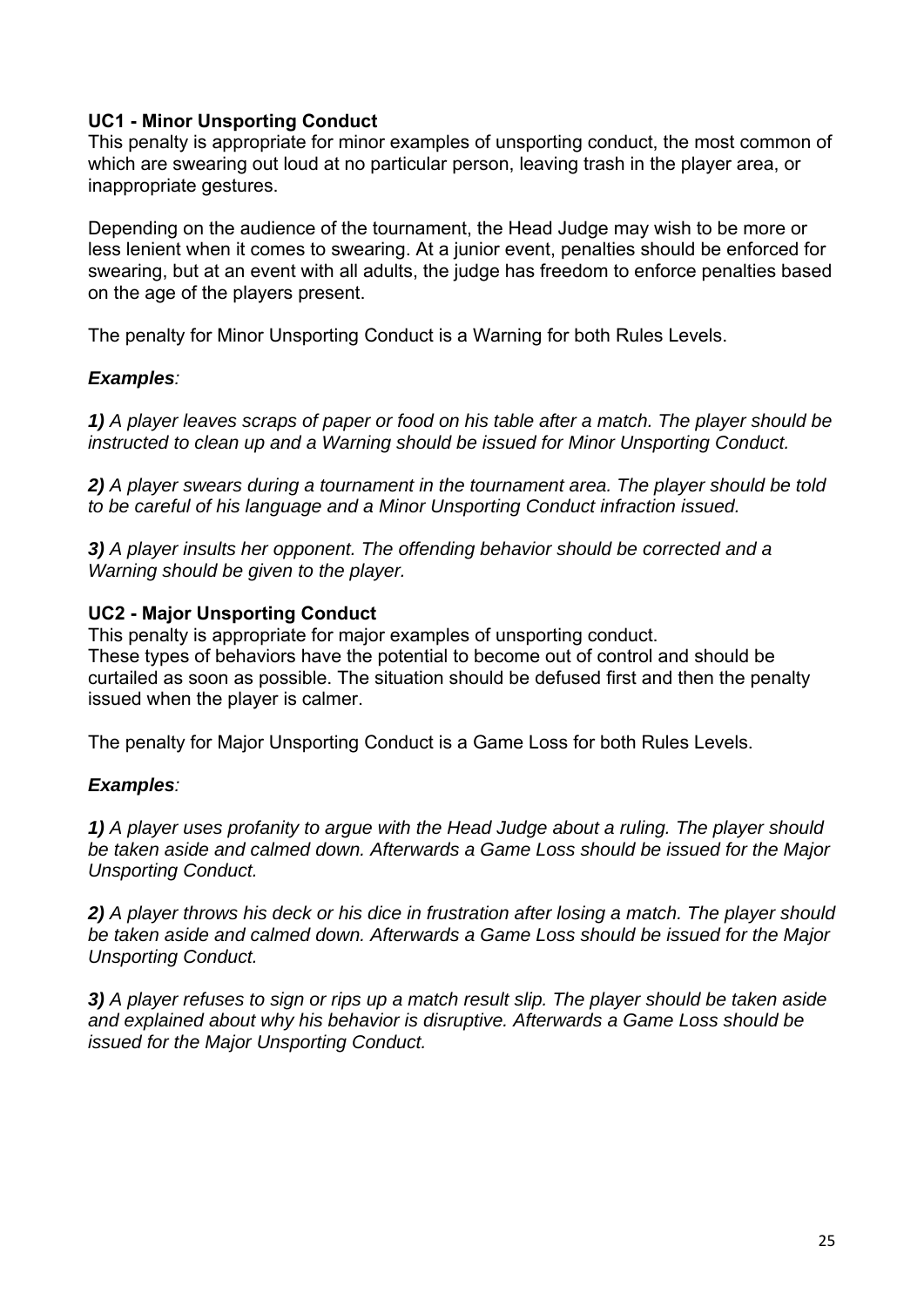## **UC3 - Severe Unsporting Conduct**

This penalty is appropriate for extreme examples of unsporting conduct, and results in a disqualification without prize. A statement must be sent to the email address at the start of this document outlining the incident leading to this penalty.

A player does not need to be enrolled in the tournament to commit this infraction. If a spectator or a player no longer in the tournament commits this infraction, the judge should enroll them into the tournament and disqualify them.

The penalty for Severe Unsporting Conduct is a Disqualification for both Rules Levels.

#### *Examples:*

*1) A player writes on tablecloths or defaces the tournament area. The player should be Disqualified without Prize.* 

*2) A player verbally threatens a judge. The player should be taken aside and Disqualified without Prize.* 

*3) A player intentionally causes damage to the tournament site or someone else's belongings. The player should be taken aside and Disqualified without Prize.* 

#### **UC4 - Theft**

This infraction occurs if a player steals something at or around the tournament site.

A player does not need to be enrolled in the tournament to commit this infraction. If a spectator or a player no longer in the tournament commits this infraction, the judge should enroll them into the tournament and disqualify them.

The penalty for Theft is a Disqualification for both Rules Levels.

#### **UC5 - Aggressive Behavior**

This infraction occurs if a player is openly aggressive towards other players, spectators, or tournament officials.

The safety of tournament participants is of highest importance. There is no tolerance for players violating this rule.

A player does not need to be enrolled in the tournament to commit this infraction. If a spectator or a player no longer in the tournament commits this infraction, the judge should enroll them into the tournament and disqualify them.

The penalty for Aggressive Behavior is a Disqualification for both Rules Levels.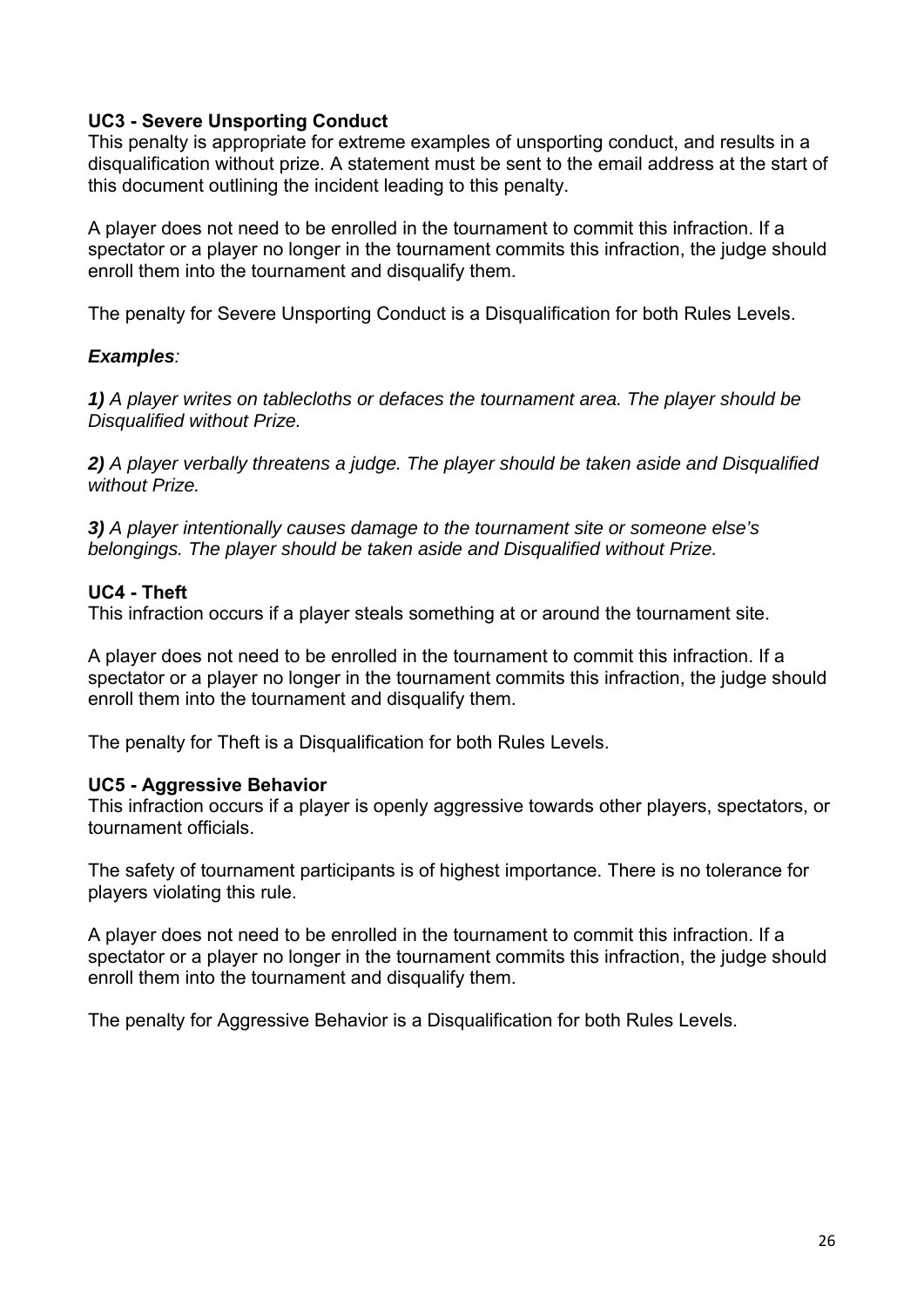## **CHEATING**

A player is Cheating when they intentionally commit an infraction to gain a significant advantage or allow an infraction to be committed knowingly and results in a disqualification without prize.

In Standard Rules Level tournaments, both players may legitimately not know that some of these offenses, such as bribery and random match outcomes, are against the Tournament Policy. In such cases, and only at tournaments with Standard Rules Level, the Head Judge may downgrade the penalty to a Match Loss if he feels the offense was taken without malice or preplanning.

#### **CH1 - Manipulating Match Outcome**

This infraction occurs when one, or both, players attempt to manipulate or randomize the outcome of a match.

When one player offers another anything for a match outcome, this player has committed bribery.

When the player's opponent accepts the offer, both players have committed collusion.

Manipulating outcomes of the match destroys tournament integrity. An undeserving person advances in the tournament at the expense of someone who should have legitimately advanced.

The penalty for manipulating Match Outcome is a Disqualification without Prize for both Rules Levels.

## *Examples:*

*1) A player offers booster packs to their opponent in exchange for a concession in the final round. The player should be Disqualified without Prize for Manipulating Match Outcome. If the player's opponent accepts the offer, they should be Disqualified as well for Collusion.* 

*2) Two players decide the outcome of a match via a coin flip at a Standard RL event. Both players should be Disqualified without Prize. If the Head Judge believes that the players legitimately did not know that this action was not allowed he has the option to downgrade this penalty to a Match Loss.* 

## **CH2 - Game Object Manipulation**

This infraction occurs when a player manipulates cards, or game mechanics. This includes, but is not limited to, intentionally drawing extra cards, changing the game state, or marking cards.

Manipulating cards or game mechanics destroys tournament integrity, places unnecessary burden on tournament officials, and creates a negative experience for competitors.

The penalty for Game Object Manipulation is a Disqualification without Prize for both Rules Levels.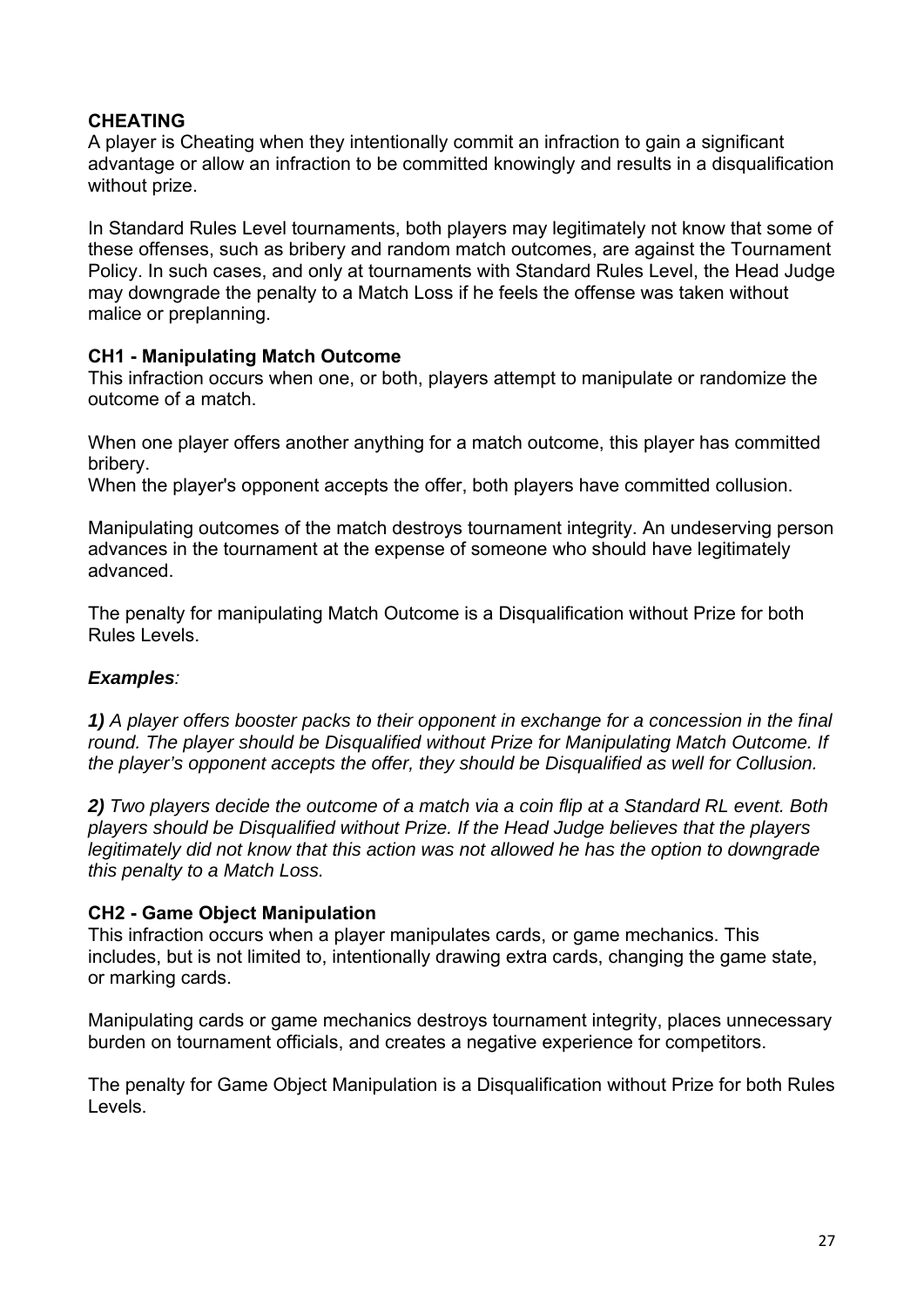## *Examples:*

*1) A player purposely draws an extra card and attempts to conceal it.* 

*2) A player intentionally marks four of their key resonator cards so that they can predict when those cards will be drawn.*

*3) A player deliberately switches the top card from his Lifebreak Area with a card in his hand.* 

## **CH3 - Misrepresenting Information**

This infraction occurs when a player intentionally misrepresents public information to their opponent, or any kind of information to tournament officials. This includes, but is not limited to, omitting damage, misrepresenting rules or policies, misrepresenting an event that happened during the game, and lying to tournament officials.

While bluffing is a component of trading card games, players may not lie about public information to their opponents and may never give incorrect information to tournament officials.

This infraction is also used for instances of a player observing an infraction and bringing it up at a later time more to his benefit. This infraction should not be applied to a player revealing an infraction in good faith at an appropriate later time.

The penalty for Misrepresenting Information is a Disqualification without Prize for both Rules Levels.

## *Examples:*

*1) A player intentionally tells his opponent that he has no cards in his hand while he has one card.* 

*2) A player lies to tournament officials during an investigation during an appeal to make his side of the argument stronger.* 

*3) A player notices his opponent has put an extra Magic Stone into his Magic Stone Area. He waits until he is losing the game to bring it to the attention of the judge in the hopes of his opponent getting a severe penalty.* 

*Upon discovering this fact, the head judge should issue a Misrepresenting Information infraction and disqualify the reporting player.* 

## **CH4 - Stalling**

This infraction occurs when a player intentionally plays slow during a game to gain an advantage. Players that intentionally play slow to gain an advantage from end of match procedures create an unfair game environment, and unnecessarily delay the tournament.

The penalty for Stalling is a Disqualification without Prize for both Rules Levels.